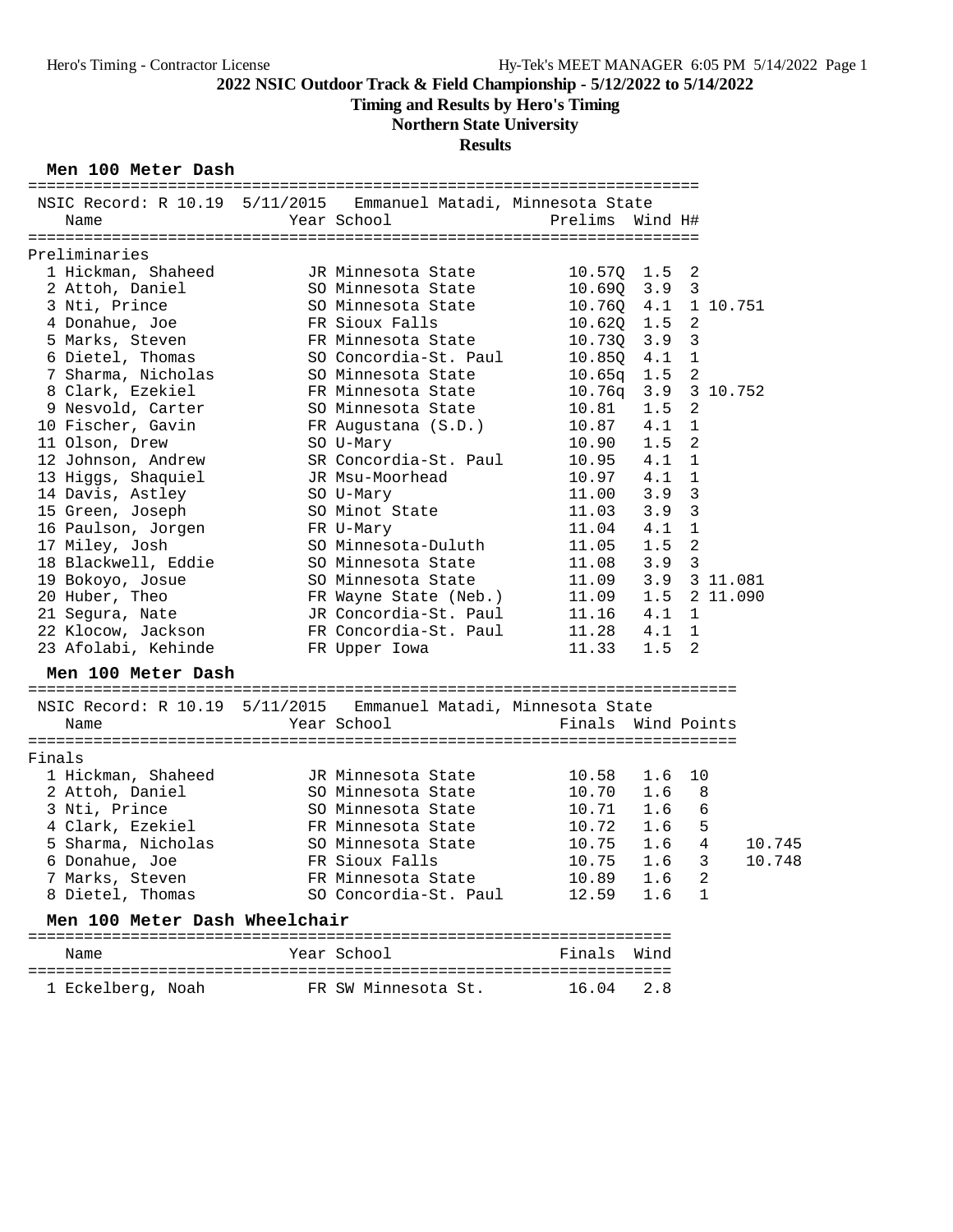# **Timing and Results by Hero's Timing**

# **Northern State University**

## **Results**

### **Men 200 Meter Dash**

| NSIC Record: R 20.49 2013 Jerrell Hancock, Minnesota State   |                       |                        |         |                         |               |
|--------------------------------------------------------------|-----------------------|------------------------|---------|-------------------------|---------------|
| Name                                                         | Year School           | Prelims                | Wind H# |                         |               |
|                                                              |                       |                        |         |                         |               |
| Preliminaries                                                |                       |                        |         |                         |               |
| 1 Atubel, Kenry                                              | JR Minnesota State    | 21.390                 | $1.3-3$ |                         |               |
| 2 Dawkins, Ty                                                | JR Msu-Moorhead       | 21.40Q                 | $1.4$ 2 |                         |               |
| 3 Nesvold, Carter                                            | SO Minnesota State    | $21.60Q -1.4$ 4        |         |                         |               |
| 4 Phelps, Josh                                               | SR Minnesota State    | 21.75Q                 | 1.1     | $\overline{1}$          |               |
| 5 MacLennan, Elliott                                         | FR Msu-Moorhead       | 21.42q                 | 1.4     | 2                       |               |
| 6 Donahue, Joe                                               | FR Sioux Falls        | 21.50q                 | 1.3     | $\mathbf{3}$            |               |
| 7 Marks, Steven                                              | FR Minnesota State    | $21.61q -1.4$          |         | $\overline{4}$          |               |
| 8 Nti, Prince                                                | SO Minnesota State    | 21.64q                 | 1.3     | $\mathbf{3}$            |               |
| 9 Dietel, Thomas                                             | SO Concordia-St. Paul | 21.66                  | 1.3     | $\overline{\mathbf{3}}$ |               |
| 10 Attoh, Daniel                                             | SO Minnesota State    | 21.69                  | 1.3     | $\overline{\mathbf{3}}$ |               |
| 11 Blackwell, Eddie                                          | SO Minnesota State    | 21.77                  | 1.1     | $\mathbf{1}$            |               |
|                                                              |                       | 21.81                  | 1.3     | $\overline{3}$          |               |
| 12 Paulson, Jorgen                                           | FR U-Mary             |                        |         | $\overline{c}$          |               |
| 13 Toms, Kameron                                             | FR Minot State        | 21.84<br>21.88         | 1.4     |                         |               |
| 14 Howell, Akil                                              | FR U-Mary             |                        | 1.1     | $\overline{1}$          |               |
| 15 Higgs, Shaquiel                                           | JR Msu-Moorhead       | 21.90                  | 1.1     | $\overline{1}$          |               |
| 16 Clark, Ezekiel                                            | FR Minnesota State    | $21.91 - 1.4 4 21.901$ |         |                         |               |
| 17 Sharma, Nicholas                                          | SO Minnesota State    | 21.91  1.4  2  21.902  |         |                         |               |
| 18 Green, Joseph                                             | SO Minot State        | 22.01 1.1 1            |         |                         |               |
| 19 Miley, Josh                                               | SO Minnesota-Duluth   | $22.02 -1.4$ 4         |         |                         |               |
| 20 Domier, Chase                                             | SO Northern State     | $22.17 - 1.4$ 4        |         |                         |               |
| 21 Olson, Drew                                               | SO U-Mary             | $22.51$ $1.1$ 1        |         |                         |               |
| 22 Bokoyo, Josue                                             | SO Minnesota State    | $22.72 - 1.4$ 4        |         |                         |               |
| 23 Davis, Melik                                              | FR Augustana (S.D.)   | 22.77 1.4 2            |         |                         |               |
| 24 Smith, Tyler                                              | FR SW Minnesota St.   | $22.89 - 1.4 4$        |         |                         |               |
| -- Fischer, Gavin                                            | FR Augustana (S.D.)   | SCR                    |         |                         | 1.4 2 Medical |
|                                                              |                       |                        |         |                         |               |
| Men 200 Meter Dash                                           |                       |                        |         |                         |               |
| NSIC Record: R 20.49 2013 Jerrell Hancock, Minnesota State   |                       |                        |         |                         |               |
| Name                                                         | Year School           | Finals Wind Points     |         |                         |               |
|                                                              |                       |                        |         |                         |               |
| Finals                                                       |                       |                        |         |                         |               |
|                                                              | JR Msu-Moorhead       | $21.48 + 0.0$          |         | 10                      |               |
| 1 Dawkins, Ty                                                |                       | $21.67 + 0.0$          |         |                         |               |
| 2 Atubel, Kenry                                              | JR Minnesota State    |                        |         | 8                       |               |
| 3 Phelps, Josh                                               | SR Minnesota State    | $21.74 + 0.0$          |         | 6                       |               |
| 4 MacLennan, Elliott                                         | FR Msu-Moorhead       | 21.80                  | $+0.0$  | 5                       |               |
| 5 Donahue, Joe                                               | FR Sioux Falls        | $21.83 + 0.0$          |         | $\overline{4}$          |               |
| 6 Nti, Prince                                                | SO Minnesota State    | $21.84 + 0.0$          |         | 3                       |               |
| 7 Nesvold, Carter                                            | SO Minnesota State    | $21.87 + 0.0$          |         | 2                       |               |
| 8 Marks, Steven                                              | FR Minnesota State    | 22.49                  | $+0.0$  | 1                       |               |
| Men 400 Meter Dash                                           |                       |                        |         |                         |               |
|                                                              |                       |                        |         |                         |               |
| NSIC Record: R 47.24 5/11/2000 Erik Hanson, Minnesota Duluth |                       |                        |         |                         |               |
| Name                                                         | Year School           | Prelims                | H#      |                         |               |
|                                                              |                       |                        |         |                         |               |
| Preliminaries                                                |                       |                        |         |                         |               |
| 1 Oduong, Ibrahim                                            | SO Msu-Moorhead       | 48.130                 | 4       |                         |               |
| 2 Dawkins, Ty                                                | JR Msu-Moorhead       | 48.41Q                 | 3       |                         |               |
| 3 Huntington, Isaac                                          | SO U-Mary             | 48.81Q 1               |         |                         |               |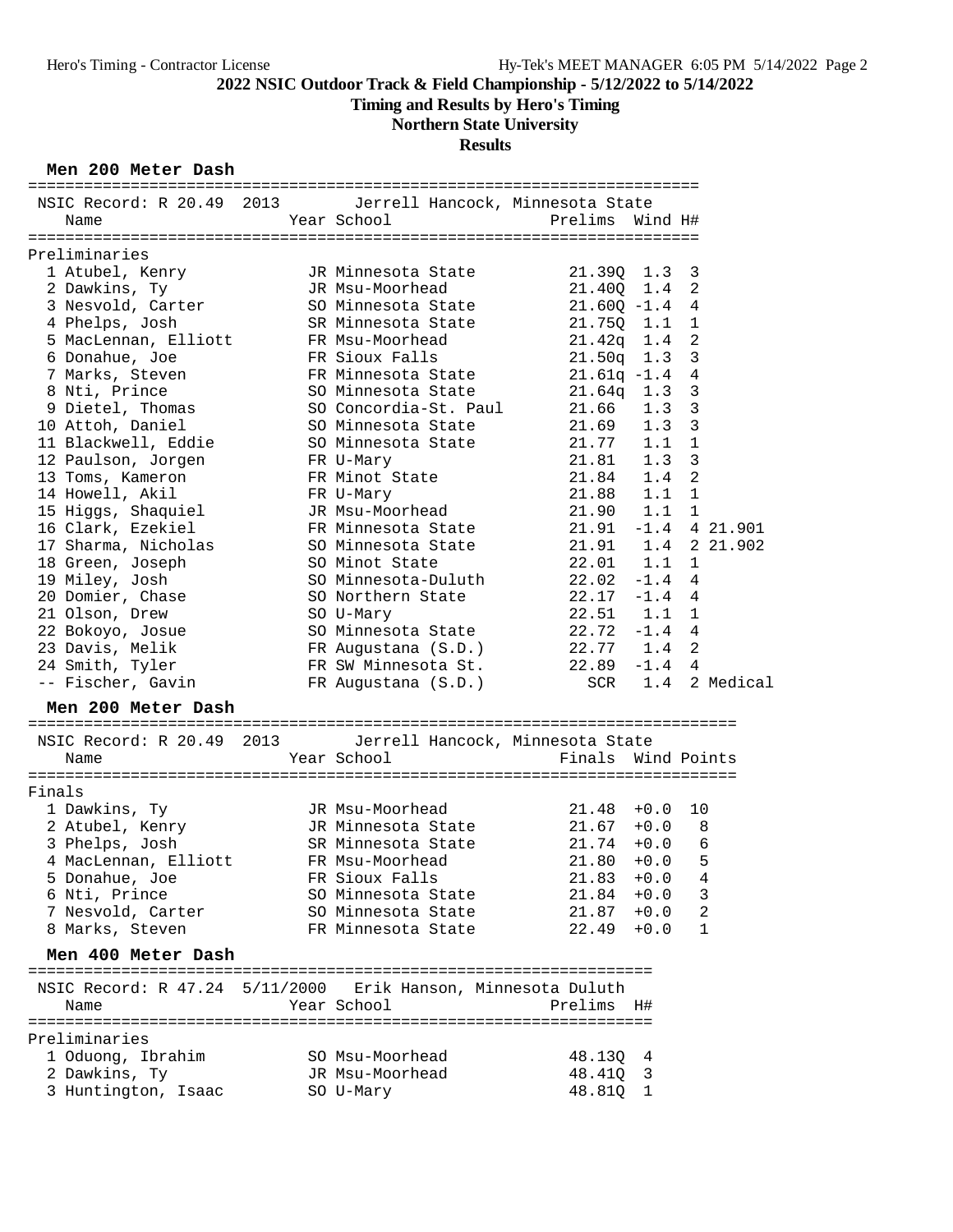**Timing and Results by Hero's Timing**

# **Northern State University**

# **Results**

## **....Men 400 Meter Dash**

|        | 4 DePrenger, Max                                             | SO Minnesota State                    | 49.07Q        | 2              |
|--------|--------------------------------------------------------------|---------------------------------------|---------------|----------------|
|        | 5 MacLennan, Elliott                                         | FR Msu-Moorhead                       | 49.15a        | 4              |
|        | 6 Howell, Akil                                               | FR U-Mary                             | 49.34q        | 2              |
|        | 7 Toms, Kameron                                              | FR Minot State                        | 49.65q        | 3              |
|        | 8 Domier, Chase                                              | SO Northern State                     | 49.67q        | $\mathbf 1$    |
|        | 9 Martens, Seth                                              | SO Northern State                     | 50.11         | 3              |
|        | 10 Kulzer, Alex                                              | SR Minnesota-Duluth                   | 50.13         | $\overline{a}$ |
|        | 11 Major, Kendrick                                           | SO Msu-Moorhead                       | 50.18         | $\overline{2}$ |
|        | 12 Phelps, Josh                                              | SR Minnesota State                    | 50.26         | 1              |
|        | 13 Atubel, Kenry                                             | JR Minnesota State                    | 50.33         | 4              |
|        | 14 Ladage, Jacob                                             | SR Wayne State (Neb.)                 | 50.36         | $\overline{c}$ |
|        | 15 Bade, Kyler                                               | FR Minnesota State                    | 50.66         | $\mathbf{1}$   |
|        | 16 Croston, Alexander                                        | FR Minnesota-Duluth                   | 50.79         | $\mathbf{1}$   |
|        | 17 Schoessow, Matthew                                        | SO Augustana (S.D.)                   | 50.80         | 4              |
|        | 18 Smith, Tyler                                              | FR SW Minnesota St.                   | 50.85         | $\overline{2}$ |
|        | 19 Melton, Noah                                              | JR Augustana (S.D.)                   | 50.97         | 3              |
|        | 20 Dooyema, Jed                                              | SO Augustana (S.D.)                   | 50.98         | 3              |
|        | 21 Green, Cameron                                            | SO Upper Iowa                         | 51.17         | $\mathbf{1}$   |
|        | 22 Nino, Damian                                              | FR Minot State                        | 51.28         | $\overline{4}$ |
|        | 23 Schumacher, Josh                                          | JR Augustana (S.D.)                   | 51.41         | 3              |
|        | 24 Rudzitis, Taaron                                          | FR Concordia-St. Paul                 | 51.58         | 4              |
|        | 25 Loer, Bereket                                             | SO Minnesota-Duluth<br>FR Minot State | 51.88         | 3<br>4         |
|        | 26 Brown, Jaylan                                             |                                       | 51.96         |                |
|        | Men 400 Meter Dash                                           |                                       |               |                |
|        | NSIC Record: R 47.24 5/11/2000 Erik Hanson, Minnesota Duluth |                                       |               |                |
|        | Name                                                         | Year School                           | Finals Points |                |
|        |                                                              |                                       |               |                |
| Finals |                                                              |                                       |               |                |
|        | 1 Dawkins, Ty                                                | JR Msu-Moorhead                       | 48.46         | 10             |
|        | 2 Oduong, Ibrahim                                            | SO Msu-Moorhead                       | 48.47         | 8              |
|        | 3 MacLennan, Elliott                                         | FR Msu-Moorhead                       | 49.38         | 6              |
|        | 4 Toms, Kameron                                              | FR Minot State                        | 49.62         | 5              |
|        | 5 Howell, Akil                                               | FR U-Mary                             | 49.66         | $\overline{4}$ |
|        | 6 DePrenger, Max                                             | SO Minnesota State                    | 49.94         | $\mathbf{3}$   |
|        | 7 Huntington, Isaac                                          | SO U-Mary                             | 50.07         | 2              |
|        | 8 Domier, Chase                                              | SO Northern State                     | 51.07         | $\mathbf{1}$   |
|        | Men 800 Meter Run                                            |                                       |               |                |
|        |                                                              |                                       |               |                |
|        | NSIC Record: R 1:50.27 5/14/2021                             | Tanner Maier, Minnesota St            |               |                |
|        | Name                                                         | Year School                           | Prelims       | H#             |
|        | Preliminaries                                                |                                       |               |                |
|        | 1 Bruer, Braxton                                             | SO Msu-Moorhead                       | 1:53.74Q      | ı              |
|        | 2 Schmied, Ben                                               | JR Minnesota State                    | 1:54.090      | 2              |
|        | 3 Maier, Tanner                                              | SO Minnesota State                    | 1:56.56Q      | 3              |
|        | 4 Fechner, Cole                                              | SR Minnesota-Duluth                   | 1:54.510      | $\mathbf 1$    |
|        | 5 Miller, Austin                                             | SR Augustana (S.D.)                   | 1:54.62Q      | $\overline{c}$ |
|        | 6 Cotterill, Lewis                                           | SO Minot State                        | 1:56.820      | 3              |
|        | 7 Schauerman, Thomas                                         | SR Concordia-St. Paul                 | 1:54.81q      | $\overline{c}$ |
|        | 8 Leonard, Christian                                         | SR Minnesota-Duluth                   | 1:55.08q      | 2              |
|        | 9 Holcomb, Bryce                                             | SR Wayne State (Neb.)                 | 1:56.77       | 1              |
|        |                                                              |                                       |               |                |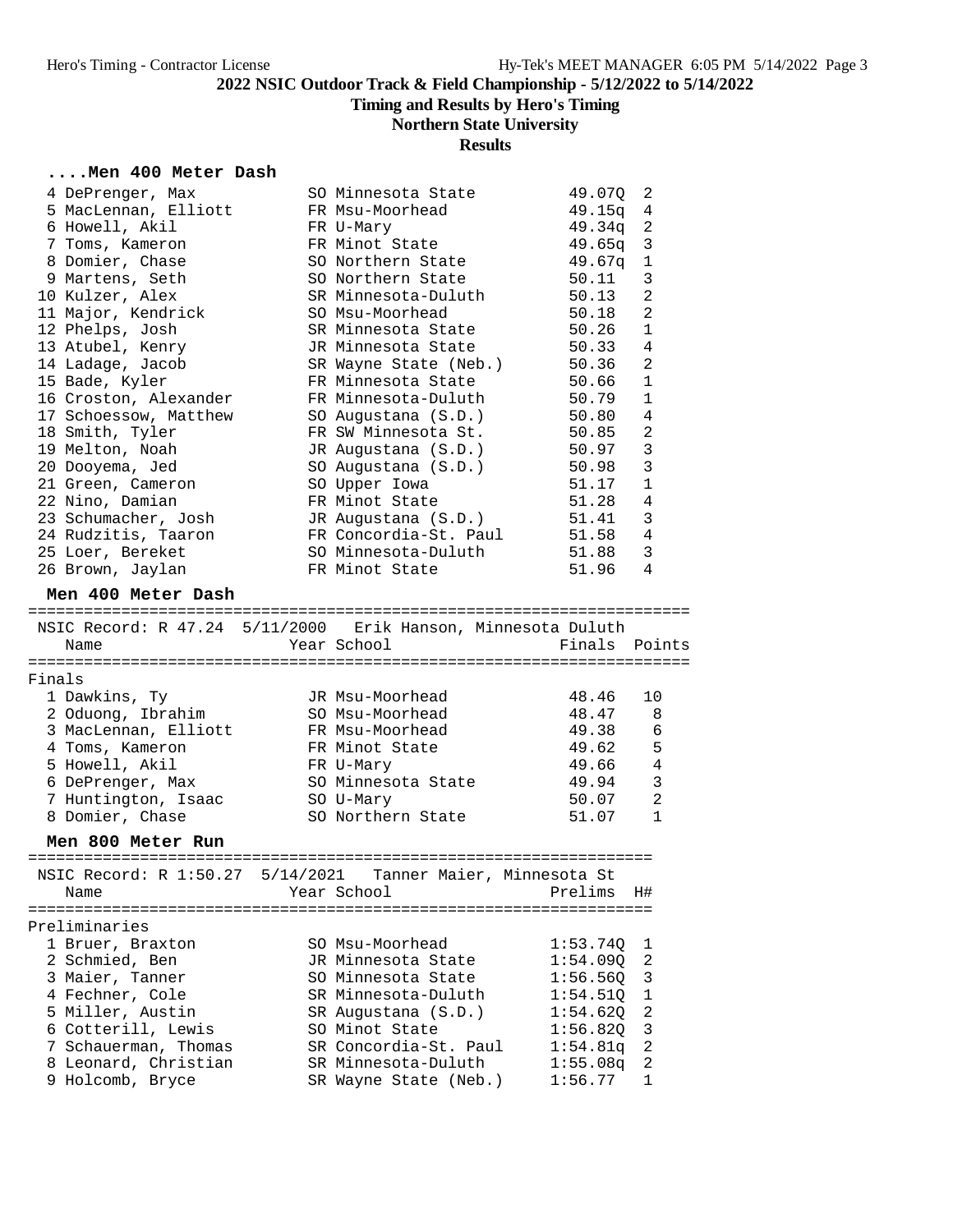**Timing and Results by Hero's Timing**

## **Northern State University**

## **Results**

## **....Men 800 Meter Run**

|  | 10 Breuer, Jonah     | JR Augustana (S.D.)        | 1:56.85 | 1              |
|--|----------------------|----------------------------|---------|----------------|
|  | 11 Johnson, Evan     | SR Augustana (S.D.)        | 1:57.13 | 3              |
|  | 12 Pearson, Nathan   | SR Wayne State (Neb.)      | 1:58.47 | $\overline{2}$ |
|  | 13 Youberg, Finn     | FR Minnesota-Duluth        | 1:58.83 | $\overline{2}$ |
|  | 14 Goranson, Nathan  | SO Upper Iowa              | 1:59.09 | $\overline{2}$ |
|  | 15 Matzner, Zachary  | SO Sioux Falls             | 1:59.32 | 3              |
|  | 16 Hegarty, Brock    | SR Wayne State (Neb.)      | 1:59.85 | 3              |
|  | 17 Peitz, Gabe       | SO Wayne State (Neb.)      | 1:59.96 | 3              |
|  | 18 Bohm, Adam        | FR Minnesota State         | 2:00.11 | $\mathbf{1}$   |
|  | 19 Speikers, Caden   | SO Minnesota State 2:00.57 |         | $\overline{2}$ |
|  | 20 Gutierrez, Juan   | SR Minot State             | 2:01.26 | $\overline{3}$ |
|  | 21 Collins, Maquanet | SO Minnesota State         | 2:01.90 | 3              |
|  | 22 Helser, Matthew   | SO Concordia-St. Paul      | 2:02.39 | $\mathbf{1}$   |
|  | 23 Gruenes, Jordan   | JR Minnesota-Duluth        | 2:02.48 | 3              |
|  | 24 Kvaal, Mikey      | SO Minnesota-Duluth        | 2:03.33 | $\overline{2}$ |
|  | 25 Brock, Beau       | FR Augustana (S.D.)        | 2:04.00 | $\mathbf{1}$   |
|  | 26 Faltesek, Emmett  | FR Concordia-St. Paul      | 2:13.25 | $\mathbf 1$    |
|  |                      |                            |         |                |

# **Men 800 Meter Run**

| Name                 | NSIC Record: R 1:50.27 5/14/2021 Tanner Maier, Minnesota St<br>Year School | Finals  | Points         |
|----------------------|----------------------------------------------------------------------------|---------|----------------|
| Finals               |                                                                            |         |                |
| 1 Maier, Tanner      | SO Minnesota State                                                         | 1:52.23 | 10             |
| 2 Fechner, Cole      | SR Minnesota-Duluth                                                        | 1:52.47 | - 8            |
| 3 Bruer, Braxton     | SO Msu-Moorhead                                                            | 1:52.82 | - 6            |
| 4 Schauerman, Thomas | SR Concordia-St. Paul                                                      | 1:53.79 | 5              |
| 5 Schmied, Ben       | JR Minnesota State                                                         | 1:54.14 | $\overline{4}$ |
| 6 Leonard, Christian | SR Minnesota-Duluth                                                        | 1:54.73 | 3              |
| 7 Cotterill, Lewis   | SO Minot State                                                             | 1:56.31 | $\mathfrak{D}$ |
| 8 Miller, Austin     | SR Augustana (S.D.)                                                        | 1:59.69 |                |

#### **Men 1500 Meter Run**

| NSIC Record: R 3:50.12 5/11/2014 Henrik Hansson, Augustana |                       |              |                |
|------------------------------------------------------------|-----------------------|--------------|----------------|
| Name                                                       | Year School           | Prelims      | H#             |
|                                                            |                       |              |                |
| Preliminaries                                              |                       |              |                |
| 1 Johnson, Evan                                            | SR Augustana (S.D.)   | 4:00.050     | - 1            |
| 2 Helser, Matthew                                          | SO Concordia-St. Paul | 4:02.28Q     | 2              |
| 3 Steiger, Matt                                            | JR Augustana (S.D.)   | $4:00.120$ 1 |                |
| 4 Hanna, Jakob                                             | JR Sioux Falls        | 4:02.400 2   |                |
| 5 Dickenson, Owen                                          | SO Minnesota-Duluth   | $4:00.450$ 1 |                |
| 6 Maier, Tanner                                            | SO Minnesota State    | 4:02.490 2   |                |
| 7 Brand, Colten                                            | SO Augustana (S.D.)   | 4:00.460 1   |                |
| 8 Miller, Austin                                           | SR Augustana (S.D.)   | 4:02.550 2   |                |
| 9 Fregoso, Guillermo                                       | SO U-Mary             | $4:03.42q$ 2 |                |
| 10 Faltesek, Emmett                                        | FR Concordia-St. Paul | $4:03.48q$ 1 |                |
| 11 Rivera, Caleb                                           | FR Sioux Falls        | $4:03.64$ q  | - 2            |
| 12 Mundorf, Brandon                                        | SO Wayne State (Neb.) | 4:04.66q     | $\overline{2}$ |
| 13 Tostenson, Jonathan                                     | SR Minnesota-Duluth   | 4:06.98      | 2              |
| 14 Merillana, Nicholas                                     | JR Minot State        | 4:07.38      | 2              |
| 15 Jensen, Jacob                                           | SO Minot State        | 4:07.83      | $\mathbf{1}$   |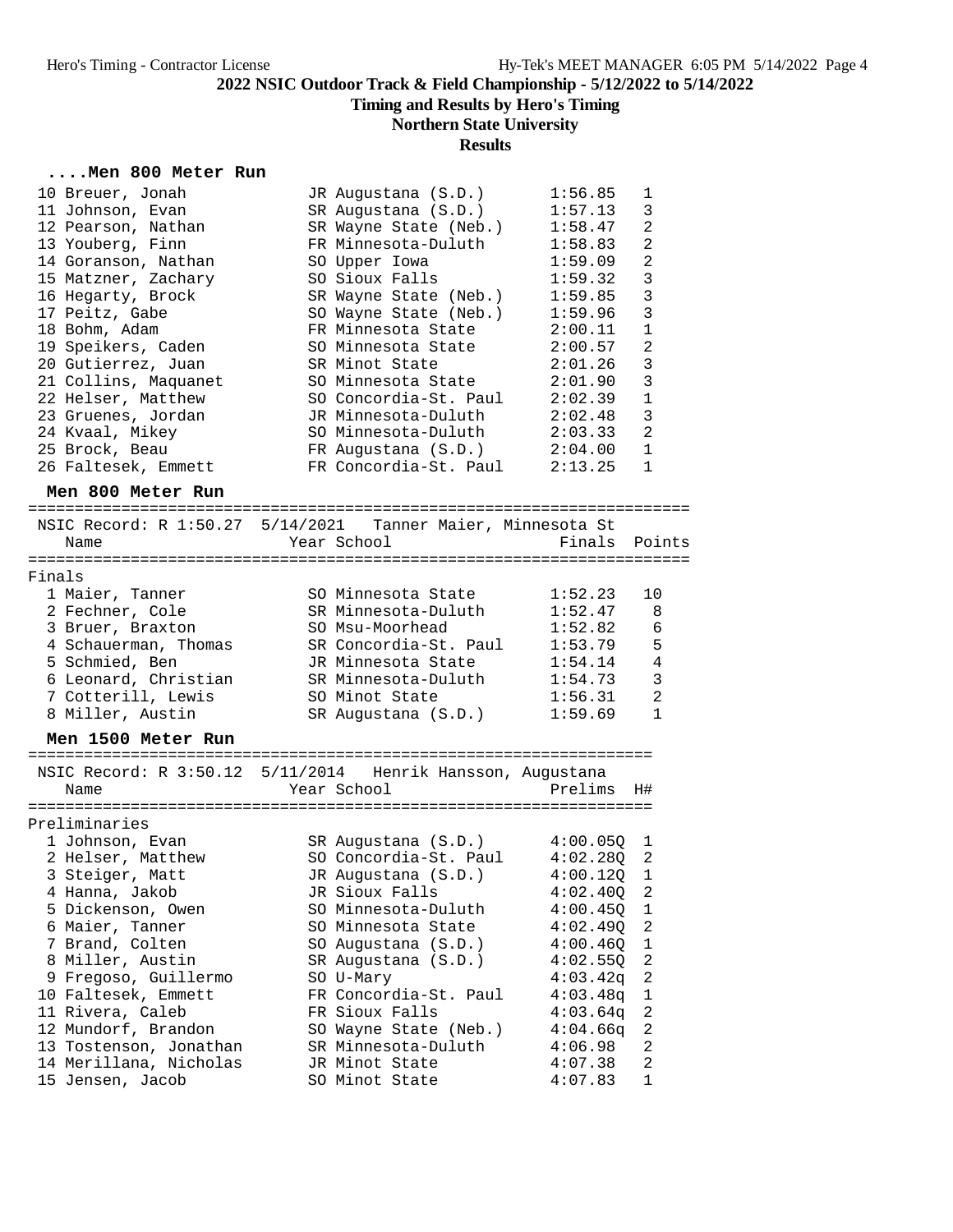**Timing and Results by Hero's Timing**

# **Northern State University**

## **Results**

|        | Men 1500 Meter Run                                                  |                             |                      |                |
|--------|---------------------------------------------------------------------|-----------------------------|----------------------|----------------|
|        | 16 Holiday, Trent                                                   | FR Minot State              | 4:10.70              | 1              |
|        | 17 Jacobson, Nick                                                   | JR Minnesota-Duluth 4:13.77 |                      | $\mathbf 1$    |
|        | Men 1500 Meter Run                                                  |                             |                      |                |
|        | NSIC Record: R 3:50.12 5/11/2014 Henrik Hansson, Augustana          |                             |                      |                |
|        | Name                                                                | Year School                 | Finals               | Points         |
|        |                                                                     |                             |                      |                |
| Finals |                                                                     |                             |                      |                |
|        | 1 Johnson, Evan                                                     | SR Augustana (S.D.)         | 3:51.20              | 10             |
|        | 2 Maier, Tanner                                                     | SO Minnesota State          | 3:52.51              | 8              |
|        | 3 Steiger, Matt                                                     | JR Augustana (S.D.)         | 3:54.52              | 6              |
|        | 4 Brand, Colten                                                     | SO Augustana (S.D.)         | 3:55.15              | 5              |
|        | 5 Hanna, Jakob                                                      | JR Sioux Falls              | 3:56.41              | 4              |
|        | 6 Miller, Austin                                                    | SR Augustana (S.D.)         | 3:57.63              | $\mathbf{3}$   |
|        | 7 Helser, Matthew                                                   | SO Concordia-St. Paul       | 3:58.49              | $\overline{2}$ |
|        | 8 Fregoso, Guillermo                                                | SO U-Mary                   | 3:59.69              | $\mathbf{1}$   |
|        | 9 Dickenson, Owen                                                   | SO Minnesota-Duluth         | 4:00.81              |                |
|        | 10 Mundorf, Brandon                                                 | SO Wayne State (Neb.)       | 4:01.97              |                |
|        | 11 Rivera, Caleb                                                    | FR Sioux Falls              | 4:03.23              |                |
|        | 12 Faltesek, Emmett                                                 | FR Concordia-St. Paul       | 4:15.56              |                |
|        | Men 5000 Meter Run                                                  |                             |                      |                |
|        |                                                                     |                             |                      |                |
|        | NSIC Record: R 14:19.51 5/15/2021 Nadir Yusuf, MSU-Moorhead<br>Name | Year School                 | Finals               | Points         |
|        |                                                                     |                             |                      |                |
|        | 1 Hartman, Ryan                                                     | FR Augustana (S.D.)         | 14:40.06             | 10             |
|        | 2 Yusuf, Nadir                                                      | SR Msu-Moorhead             | 14:49.98             | 8              |
|        | 3 Klitzke, Henry                                                    | JR Augustana (S.D.)         | 14:51.17             | 6              |
|        | 4 Harrison, Jackson                                                 | JR Northern State           | 14:54.64             | 5              |
|        | 5 Street, Daniel                                                    | FR Augustana (S.D.)         | 15:05.97             | 4              |
|        | 6 Stueven, Adnew                                                    | SO Msu-Moorhead             | 15:08.07             | $\mathbf{3}$   |
|        | 7 Johnson, Evan                                                     | SR Augustana (S.D.)         | 15:11.15             | $\overline{2}$ |
|        | 8 Kaas, Jesse                                                       | JR U-Mary                   | 15:11.75             | $\mathbf{1}$   |
|        | 9 Brand, Colten                                                     | SO Augustana (S.D.)         | 15:13.65             |                |
|        | 10 Person, Kray                                                     | JR Augustana (S.D.)         | 15:24.35             |                |
|        | 11 Steiger, Matt                                                    | JR Augustana (S.D.)         | 15:25.23             |                |
|        | 12 Ure, Ray                                                         | SO Minnesota State          | 15:28.49             |                |
|        | 13 Voigt, Aaron                                                     | JR Sioux Falls              | 15:29.21             |                |
|        | 14 Trutna, Matthew                                                  | SR Minnesota-Duluth         | 15:30.72             |                |
|        | 15 Haberman, Ben                                                    | FR Augustana (S.D.)         | 15:31.53             |                |
|        | 16 Strom, Dawson                                                    | SO U-Mary                   | 15:34.88             |                |
|        | 17 VanKempen, Jack                                                  | SO Minnesota-Duluth         | 15:38.80             |                |
|        | 18 Shumway, Micade                                                  | FR Sioux Falls              | 15:41.84             |                |
|        | 19 Ecker, David                                                     | JR Sioux Falls              | 15:42.92             |                |
|        | 20 Helser, Matthew                                                  | SO Concordia-St. Paul       | 15:53.35             |                |
|        | 21 Antony, Austin                                                   | SO Minnesota-Duluth         | 15:53.68             |                |
|        | 22 Fregoso, Guillermo                                               | SO U-Mary                   | 15:56.30<br>15:56.53 |                |
|        | 23 Anderson, Isaac<br>24 Holiday, Trent                             | FR U-Mary<br>FR Minot State |                      |                |
|        | 25 Dickenson, Owen                                                  | SO Minnesota-Duluth         | 16:05.27<br>16:07.46 |                |
|        | 26 Schmanski, Nikolai                                               | SO Minnesota State          | 16:09.67             |                |
|        | 27 Alto, Nathan                                                     | FR Northern State           | 16:10.22             |                |
|        |                                                                     |                             |                      |                |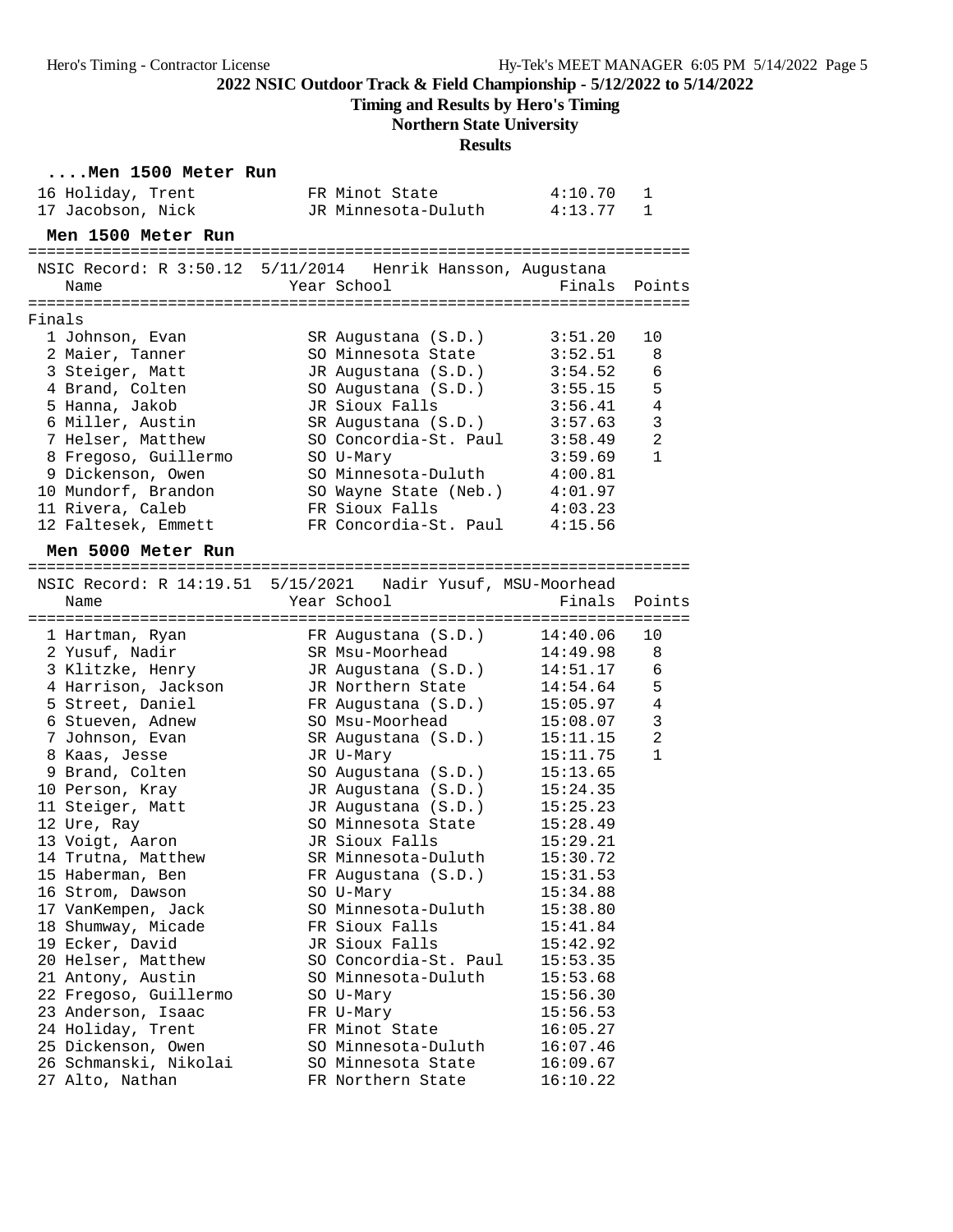**Timing and Results by Hero's Timing**

## **Northern State University**

## **Results**

## **....Men 5000 Meter Run**

| 28 Valentin, William   | JR Minnesota State    | 16:16.04   |
|------------------------|-----------------------|------------|
| 29 Merillana, Nicholas | JR Minot State        | 16:27.44   |
| 30 Erickson, Owen      | FR Concordia-St. Paul | 16:33.18   |
| 31 Krummel, Matthew    | FR Concordia-St. Paul | 16:45.21   |
| -- Jensen, Jacob       | SO Minot State        | DNF        |
| -- Larson, Nick        | SO Augustana (S.D.)   | DNF        |
| -- Lietz, Christian    | SO Sioux Falls        | <b>SCR</b> |
| -- Yokom, Caleb        | FR U-Mary             | SCR        |
|                        |                       |            |

## **Men 10000 Meter Run**

=======================================================================

| NSIC Record: R 29:53.73 5/14/2021 Nadir Yusuf, MSU-Moorhead                                                                 |                |               |                |
|-----------------------------------------------------------------------------------------------------------------------------|----------------|---------------|----------------|
| Name                                                                                                                        | Year School    | Finals Points |                |
|                                                                                                                             |                |               |                |
|                                                                                                                             |                |               | 10             |
| 2 Klitzke, Henry TR Augustana (S.D.) 31:45.11 8                                                                             |                |               |                |
| 3 Person, Kray             JR Augustana (S.D.)       31:51.54     6                                                         |                |               |                |
| 4 Harrison, Jackson JR Northern State 31:57.87 5                                                                            |                |               |                |
| 5 Kaas, Jesse                         JR U-Mary                                                                             |                | 31:58.52      | $\sqrt{4}$     |
| 6 Trutna, Matthew SR Minnesota-Duluth 32:05.29<br>7 Shumway, Micade FR Sioux Falls 32:15.93                                 |                |               | $\mathbf{3}$   |
|                                                                                                                             |                |               | $\overline{2}$ |
| 8 Anderson, Isaac Nary FR U-Mary                                                                                            |                | 32:57.15      | $\mathbf{1}$   |
|                                                                                                                             |                |               |                |
| 9 Bennett, Jacob<br>10 Yokom, Caleb<br>10 Yokom, Caleb<br>10 Yokom, Caleb<br>10 Yokom, Caleb<br>10 Yokom, Caleb<br>23:54.10 |                |               |                |
| 11 Burazin, Scott SR Concordia-St. Paul 33:56.68                                                                            |                |               |                |
| 12 Valentin, William JR Minnesota State 34:14.54                                                                            |                |               |                |
| 13 Erickson, Owen FR Concordia-St. Paul                                                                                     |                | 34:32.54      |                |
| 14 Schmanski, Nikolai SO Minnesota State 34:35.79                                                                           |                |               |                |
| 15 Schroeder, Abe 50 Wayne State (Neb.) 34:49.36                                                                            |                |               |                |
| 16 Mears, Drew SR Msu-Moorhead 35:24.99                                                                                     |                |               |                |
| 17 Thomforde, Matthew JR Concordia-St. Paul 35:30.58                                                                        |                |               |                |
| 18 Baker, Dalton GR Upper Iowa 35:59.63                                                                                     |                |               |                |
|                                                                                                                             |                | 36:12.16      |                |
| -- Lietz, Christian                                                                                                         | SO Sioux Falls | DNF           |                |

### **Men 110 Meter Hurdles**

| NSIC Record: R 13.80 2015<br>Name | Myles Hunter, Minnesota State<br>Year School | Prelims Wind H# |               |                |
|-----------------------------------|----------------------------------------------|-----------------|---------------|----------------|
| Preliminaries                     |                                              |                 |               |                |
| 1 Lokonobei, Lawrence             | SO Augustana (S.D.)                          | 14.410          | $5.9 \quad 1$ |                |
| 2 Durnin, Nick                    | JR Minnesota State                           | 14.560          | $3.5 \quad 2$ |                |
| 3 Pierre, Renald                  | SO SW Minnesota St.                          | 14.590          | 5.9           | 1              |
| 4 Schroeder, Luke                 | FR Northern State                            | 15.020          | $3.5 \quad 2$ |                |
| 5 Palmquist, Ben                  | SR Minnesota-Duluth                          | 14.72a          | 5.9           | -1             |
| 6 Martens, Andrew                 | FR Augustana (S.D.)                          | 14.79a          | $5.9 \quad 1$ |                |
| 7 Adams, Justus                   | JR Minnesota State                           | 15.21a          | $3.5 \quad 2$ |                |
| 8 Kubitz, Zak                     | FR SW Minnesota St.                          | $15.64\sigma$   | $5.9 \quad 1$ |                |
| 9 Mandel, Ben                     | SO Sioux Falls                               | 15.80           | $3.5 \quad 2$ |                |
| 10 Bohms-Buechler, Jaden          | FR Northern State                            | 16.05           | 5.9           | $\overline{1}$ |
| 11 Clark, Jack                    | FR SW Minnesota St.                          | 17.12           | 3.5           | -2             |
| -- Christiansen, Abel             | JR Minnesota State                           | <b>DNF</b>      | 3.5           | 2              |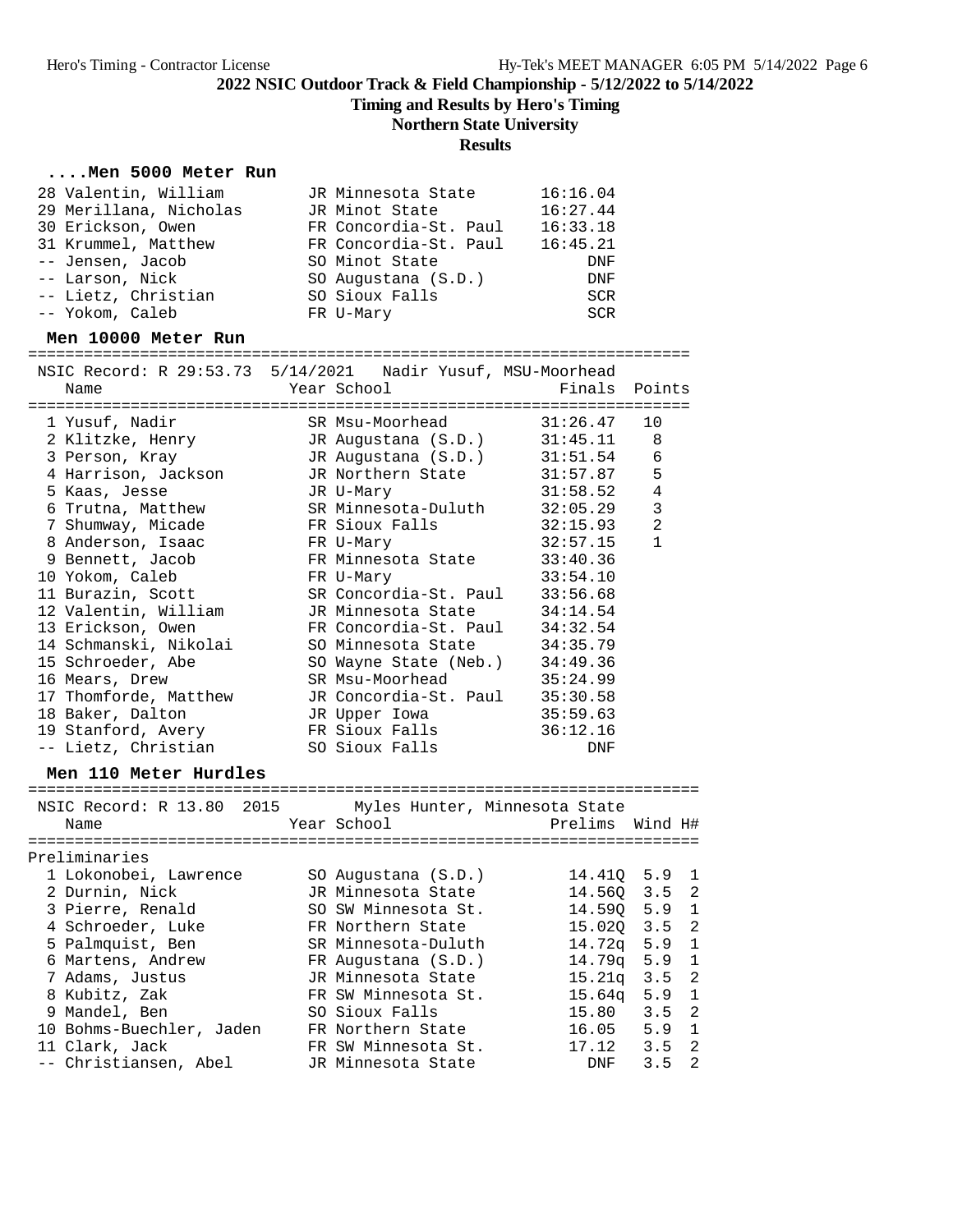**Timing and Results by Hero's Timing**

## **Northern State University**

## **Results**

### **Men 110 Meter Hurdles**

|        | NSIC Record: R 13.80 2015             |           | Myles Hunter, Minnesota State |                    |             |                |        |
|--------|---------------------------------------|-----------|-------------------------------|--------------------|-------------|----------------|--------|
|        | Name                                  |           | Year School                   | Finals Wind Points |             |                |        |
| Finals |                                       |           |                               |                    |             |                |        |
|        | 1 Lokonobei, Lawrence                 |           | SO Augustana (S.D.)           | 14.32              | 0.7         | 10             |        |
|        | 2 Durnin, Nick                        |           | JR Minnesota State            | 14.52              | 0.7         | 8              |        |
|        | 3 Schroeder, Luke                     |           | FR Northern State             | 14.64              | 0.7         | 6              | 14.632 |
|        |                                       |           |                               |                    | 0.7         | 5              | 14.634 |
|        | 4 Palmquist, Ben<br>5 Martens, Andrew |           | SR Minnesota-Duluth           | 14.64<br>14.69     | 0.7         |                |        |
|        |                                       |           | FR Augustana (S.D.)           |                    |             | 4              |        |
|        | 6 Adams, Justus                       |           | JR Minnesota State            | 14.98              | 0.7         | 3              |        |
|        | 7 Kubitz, Zak                         |           | FR SW Minnesota St.           | 15.65              | 0.7         | $\overline{a}$ |        |
|        | 8 Pierre, Renald                      |           | SO SW Minnesota St.           | 15.87              | 0.7         | 1              |        |
|        | Men 400 Meter Hurdles                 |           |                               |                    |             |                |        |
|        | NSIC Record: R 51.91 5/13/2018        |           | Sydne Davis, Minnesota State  |                    |             |                |        |
|        | Name                                  |           | Year School                   | Prelims            | H#          |                |        |
|        |                                       |           |                               |                    |             |                |        |
|        | Preliminaries                         |           |                               |                    |             |                |        |
|        | 1 Schroeder, Luke                     |           | FR Northern State             | 55.02Q             | 3           |                |        |
|        | 2 Palmquist, Ben                      |           | SR Minnesota-Duluth           | 55.510             | 1           |                |        |
|        | 3 Lewison, Drew                       |           | JR Minnesota State            | 56.570             | 2           |                |        |
|        | 4 Martens, Andrew                     |           | FR Augustana (S.D.)           | 55.43Q             | 3           |                |        |
|        | 5 Fritsch, Luke                       |           | JR Augustana (S.D.)           | 55.75Q             | $\mathbf 1$ |                |        |
|        | 6 Revere, JeremiAH                    |           | SO Minnesota State            | 57.28Q             | 2           |                |        |
|        | 7 Durnin, Nick                        |           | JR Minnesota State            | 55.63q             | 3           |                |        |
|        | 8 Lokonobei, Lawrence                 |           | SO Augustana (S.D.)           | 55.82q             | 1           |                |        |
|        | 9 Schmitt, Max                        |           | FR SW Minnesota St.           | 55.87              | 1           |                |        |
|        | 10 Janssen, Brady                     |           | SO Northern State             | 56.82              | 3           |                |        |
|        | 11 Lear, Nathan                       |           | FR SW Minnesota St.           | 57.57              | 3           |                |        |
|        | 12 Christiansen, Abel                 |           | JR Minnesota State            | 57.68              | 2           |                |        |
|        | 13 Sellin, Tyler                      |           | FR Augustana (S.D.)           | 59.96              | 1           |                |        |
|        | 14 Wenderski, Landon                  |           | FR Sioux Falls                | 1:00.96            | 2           |                |        |
|        | 15 Stephenson, Ronald                 |           | SO Northern State             | 1:01.74            | 1           |                |        |
|        | 16 Kandolo, Junior                    |           | SO SW Minnesota St.           | 1:02.92            | 2           |                |        |
|        | -- Matehs, Joel                       |           | FR Northern State             | SCR                | 2           |                |        |
|        | Men 400 Meter Hurdles                 |           |                               |                    |             |                |        |
|        |                                       |           |                               |                    |             |                |        |
|        | NSIC Record: R 51.91                  | 5/13/2018 | Sydne Davis, Minnesota State  |                    |             |                |        |
|        | Name                                  |           | Year School                   | Finals             | Points      |                |        |
|        |                                       |           |                               |                    |             |                |        |
| Finals |                                       |           |                               |                    |             |                |        |
|        | 1 Schroeder, Luke                     |           | FR Northern State             | 53.61              | 10          |                |        |
|        | 2 Durnin, Nick                        |           | JR Minnesota State            | 53.65              | 8           |                |        |
|        | 3 Palmquist, Ben                      |           | SR Minnesota-Duluth           | 55.20              | 6           |                |        |
|        | 4 Lokonobei, Lawrence                 |           | SO Augustana (S.D.)           | 55.60              | 5           |                |        |
|        | 5 Revere, JeremiAH                    |           | SO Minnesota State            | 55.96              | 4           |                |        |
|        | 6 Fritsch, Luke                       |           | JR Augustana (S.D.)           | 56.01              | 3           |                |        |
|        | 7 Martens, Andrew                     |           | FR Augustana (S.D.)           | 56.97              | 2           |                |        |
|        | 8 Lewison, Drew                       |           | JR Minnesota State            | 1:44.85            | 1           |                |        |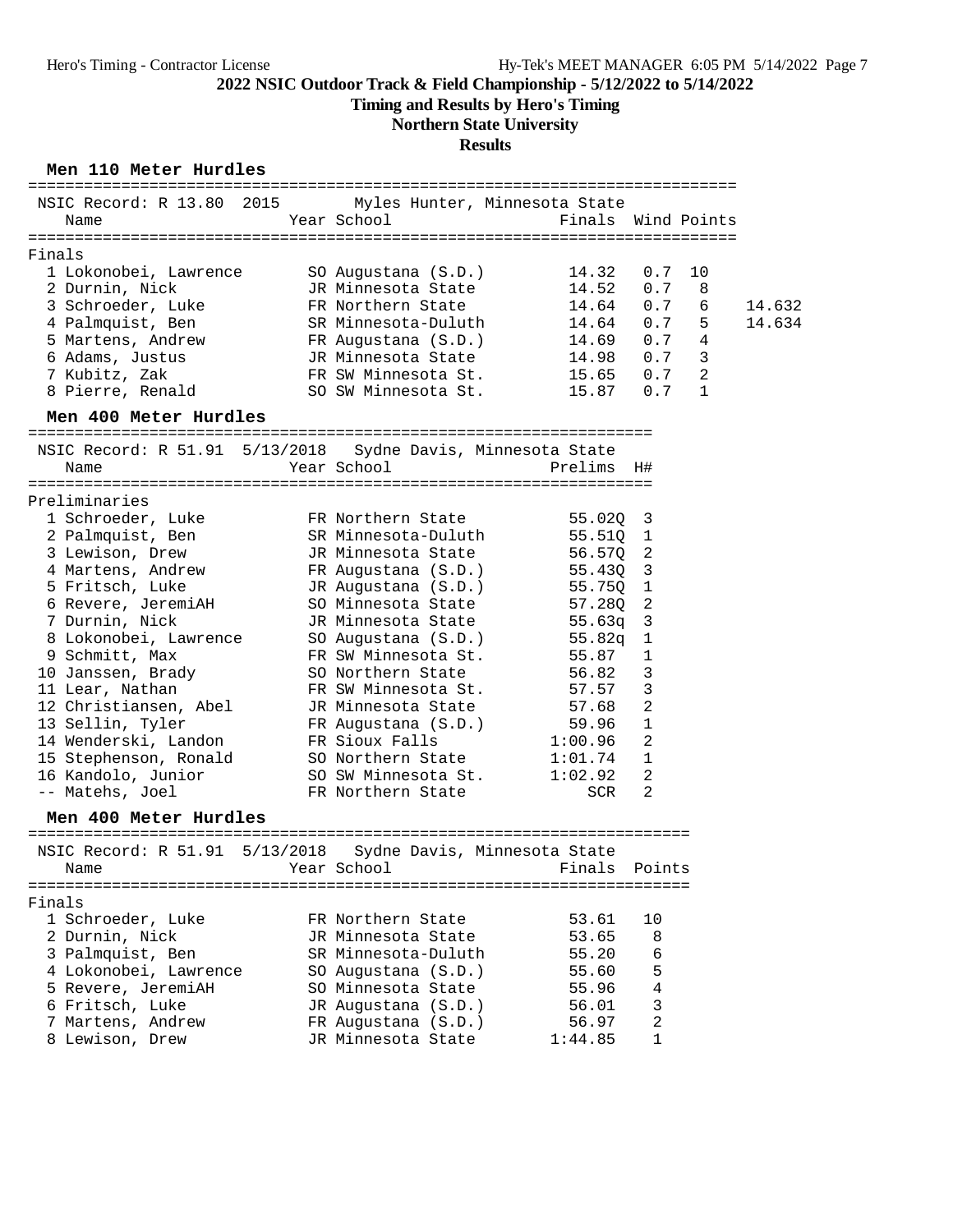**Timing and Results by Hero's Timing**

# **Northern State University**

## **Results**

#### **Men 3000 Meter Steeplechase**

| NSIC Record: R 8:57.74 5/11/2019 Austin Pasch, Minnesota St |                                           |                          |                     |           |
|-------------------------------------------------------------|-------------------------------------------|--------------------------|---------------------|-----------|
| Name                                                        | Year School                               | Finals                   |                     | Points    |
|                                                             |                                           |                          |                     |           |
| 1 Hartman, Ryan                                             | FR Augustana (S.D.)                       | 9:17.39                  | 10                  |           |
| 2 Stueven, Adnew                                            | SO Msu-Moorhead                           | 9:19.82                  | 8                   |           |
| 3 Ure, Ray                                                  | SO Minnesota State                        | 9:30.82                  | 6                   |           |
| 4 Voigt, Aaron                                              | JR Sioux Falls                            | 9:32.99                  | 5                   |           |
| 5 VanKempen, Jack                                           | SO Minnesota-Duluth                       | 9:39.05                  | $\overline{4}$      |           |
| 6 Larson, Nick                                              | SO Augustana (S.D.)<br>JR Sioux Falls     | 9:41.71                  | 3<br>$\overline{a}$ |           |
| 7 Ecker, David<br>8 Haberman, Ben                           |                                           | 9:42.20<br>9:42.37       | 1                   |           |
|                                                             | FR Augustana (S.D.)                       | 9:44.87                  |                     |           |
| 9 Selman, Lucas                                             | SO Minnesota-Duluth                       | 10:05.10                 |                     |           |
| 10 Schroeder, Ryan                                          | FR Augustana (S.D.)<br>SO Minnesota State | 10:05.66                 |                     |           |
| 11 Owen, Carter<br>12 Bohm, Adam                            | FR Minnesota State                        | 10:06.09                 |                     |           |
| 13 Krummel, Matthew                                         | FR Concordia-St. Paul                     | 10:14.90                 |                     |           |
| 14 Burkhalter, Jonathan                                     | FR Northern State                         | 10:27.55                 |                     |           |
| 15 Fink, Isaac                                              | FR Augustana (S.D.)                       | 10:30.77                 |                     |           |
| 16 Jasmin, Camden                                           | FR Minot State                            | 10:31.04                 |                     |           |
| 17 Kubat, Braydon                                           | SR Minnesota-Duluth                       | 10:42.58                 |                     |           |
| 18 Hiemer, Nathan                                           | SR Wayne State (Neb.)                     | 11:04.99                 |                     |           |
| 19 McGonigal, Will                                          | SO Wayne State (Neb.)                     | 11:05.08                 |                     |           |
| 20 Steffensmeier, Justin                                    | SO Sioux Falls                            | 11:16.68                 |                     |           |
| 21 Smith, Chase                                             | SO Northern State                         | 11:26.85                 |                     |           |
| -- Tegethoff, Caden                                         | FR Augustana (S.D.)                       | DNF                      |                     |           |
|                                                             |                                           |                          |                     |           |
| Men 4x100 Meter Relay                                       |                                           |                          |                     |           |
|                                                             |                                           |                          |                     |           |
|                                                             |                                           |                          |                     |           |
| NSIC Record: R 40.63 1998                                   | Minnesota Duluth, Minnesota Duluth        |                          |                     |           |
|                                                             | E Hanson, E Farnum, J Nerison, J Hanson   |                          |                     |           |
| School                                                      |                                           | Finals                   |                     | H# Points |
| 1 Minnesota State<br>"A'                                    |                                           | 41.25                    | 2                   | 10        |
|                                                             |                                           |                          |                     |           |
| 1) Clark, Ezekiel FR                                        | 2) Nti, Prince SO                         |                          |                     |           |
| 3) Sharma, Nicholas SO<br>2 Msu-Moorhead<br>' A '           | 4) Attoh, Daniel SO                       | 41.34                    | 2                   | 8         |
| 1) Dawkins, Ty JR                                           |                                           |                          |                     |           |
|                                                             | 2) Higgs, Shaquiel JR                     | 4) MacLennan, Elliott FR |                     |           |
| 3) Kemp, Shyrone JR<br>3 U-Mary 'A'                         |                                           | 41.99                    | 2                   | 6         |
|                                                             |                                           |                          |                     |           |
| 1) Decker, Ethan FR                                         | 2) Howell, Akil FR                        |                          |                     |           |
| 3) Paulson, Jorgen FR                                       | 4) Olson, Drew SO                         | 42.15                    | 2                   | 5         |
| 4 Augustana (S.D.) 'A'<br>1) Lokonobei, Lawrence SO         | 2) Martens, Andrew FR                     |                          |                     |           |
|                                                             |                                           |                          |                     |           |
| 3) Clayton, Connor SO<br>" A '                              | 4) Berends, Luke FR                       | 42.16                    | 2                   | 4         |
| 5 Northern State<br>1) Matehs, Joel FR                      | 2) Schroeder, Luke FR                     |                          |                     |           |
|                                                             |                                           |                          |                     |           |
| 3) Olson, Isaac SO<br>6 Minot State 'A'                     | 4) Martens, Seth SO                       | 42.91                    | 1                   | 3         |
| 1) Brown, Jaylan FR                                         | 2) Toms, Kameron FR                       |                          |                     |           |
| 3) Green, Joseph SO                                         | 4) Nino, Damian FR                        |                          |                     |           |
| 7 Minnesota-Duluth<br>'' A '                                |                                           | 42.94                    | 2                   | 2         |
| 1) Miley, Josh SO                                           |                                           |                          |                     |           |
| 3) Loer, Bereket SO                                         | 4) Rogers, Ted FR                         | 2) Westphal, Nicholas FR |                     |           |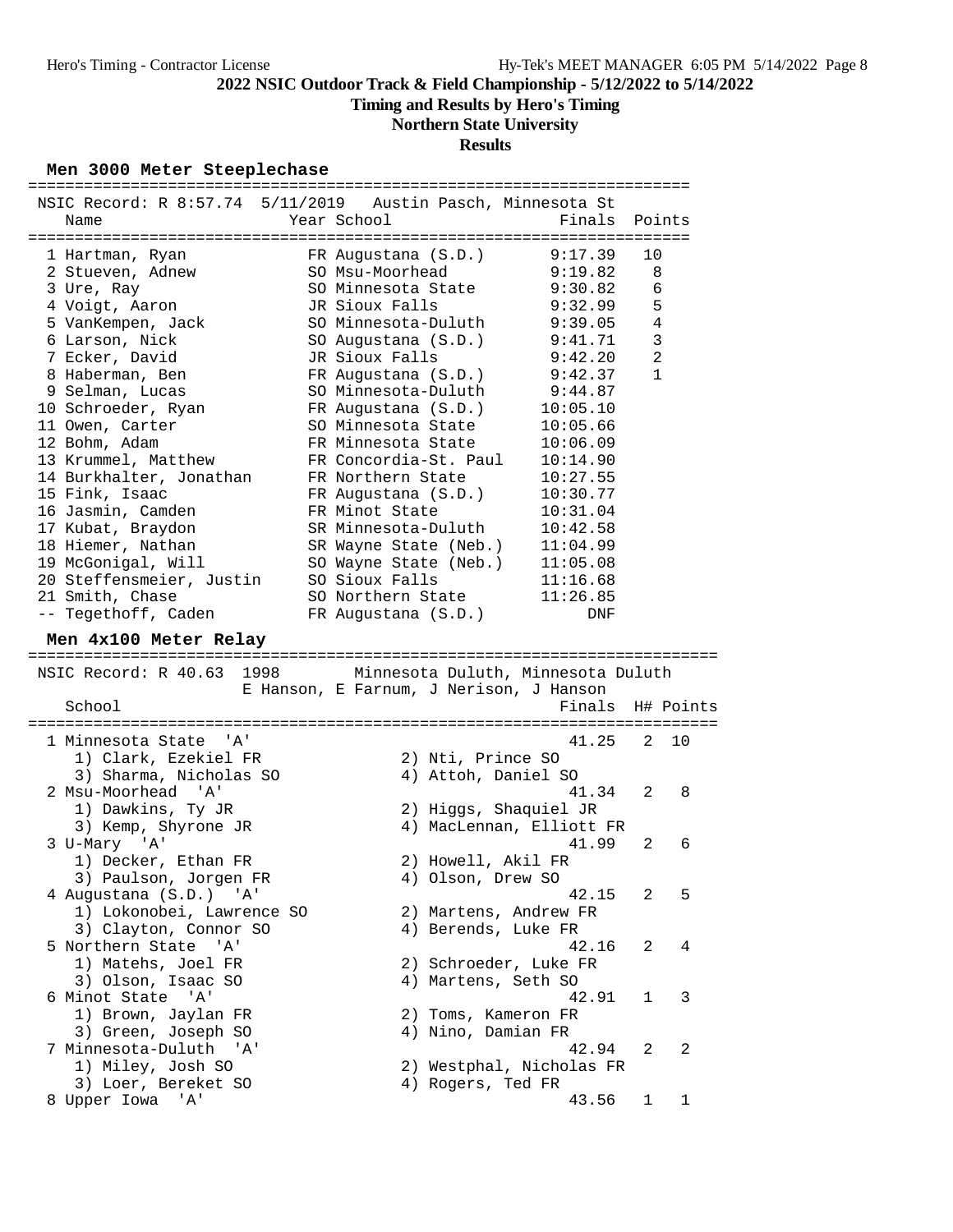**Timing and Results by Hero's Timing**

### **Northern State University**

#### **Results**

**....Men 4x100 Meter Relay** 1) Afolabi, Kehinde FR 2) Green, Cameron SO 3) Bateman, Kaitano FR (4) Hobson, Jaylen JR 9 SW Minnesota St. 'A' 1999 120 121 122 123 124 125 126 127 128 129 120 121 122 123 124 125 126 127 127 127 12 1) DuVall, David FR 2) Schmitt, Max FR 3) Nelson, Isaiah SR 4) Kubitz, Zak FR -- Wayne State (Neb.) 'A' DNF 2 1) Davis, Jediah SR 2) Huber, Theo FR 3) Nissen, Wyatt FR 4) Ladage, Jacob SR -- Concordia-St. Paul 'A' DQ 2 Exchange 2-3 1) Klocow, Jackson FR 2) Johnson, Andrew SR 3) Segura, Nate JR (4) Erick, Calder FR **Men 4x400 Meter Relay** ========================================================================== NSIC Record: R 3:13.09 2017 Minnesota State, Minnesota State J Schuster, J Suber, I Pitchford, M Dennis School Finals H# Points ========================================================================== 1 Msu-Moorhead 'A' 3:15.95 2 10 1) Dawkins, Ty JR 2) Joseph, Travis SO 3) MacLennan, Elliott FR 4) Oduong, Ibrahim SO 2 Minnesota State 'A' 3:20.11 2 8 1) Phelps, Josh SR 2) DePrenger, Max SO 3) Atubel, Kenry JR 4) Nesvold, Carter SO 3 Minot State 'A' 3:20.59 2 6 1) Gutierrez, Juan SR 2) Cotterill, Lewis SO 3) Nino, Damian FR 4) Toms, Kameron FR 4 U-Mary 'A' 3:20.94 2 5 1) Paulson, Jorgen FR 2) Cacho, Kyle JR 3) Howell, Akil FR 4) Huntington, Isaac SO 5 Minnesota-Duluth 'A' 3:21.31 2 4 1) Kulzer, Alex SR 2) Loer, Bereket SO 3) Leonard, Christian SR (4) Fechner, Cole SR 6 Augustana (S.D.) 'A' 3:21.32 2 3 1) Dooyema, Jed SO 2) Schoessow, Matthew SO 3) Martens, Andrew FR 4) Breuer, Jonah JR 7 Wayne State (Neb.) 'A' 3:23.83 2 2 1) Ladage, Jacob SR 2) Peitz, Gabe SO 3) Holcomb, Bryce SR 4) Pearson, Nathan SR 8 Northern State 'A' 3:25.78 2 1 1) Schroeder, Luke FR 2) Domier, Chase SO 3) Janssen, Brady SO 4) Martens, Seth SO 9 Concordia-St. Paul 'A' 3:27.86 1 1) Johnson, Arik SR 2) Johnson, Andrew SR 3) Rudzitis, Taaron FR 4) Schauerman, Thomas SR 10 Sioux Falls 'A' 3:31.67 1 1) Donahue, Joe FR 2) Matzner, Zachary SO 3) Hanna, Jakob JR 4) Decker, Denver FR 11 Upper Iowa 'A' 3:33.33 1 1) Green, Cameron SO 2) Goranson, Nathan SO 3) Hobson, Jaylen JR 4) Bateman, Kaitano FR -- SW Minnesota St. 'A' SCR 1 1) Lear, Nathan FR 2) Kubitz, Zak FR

3) Smith, McKallen SO 4) Schmitt, Max FR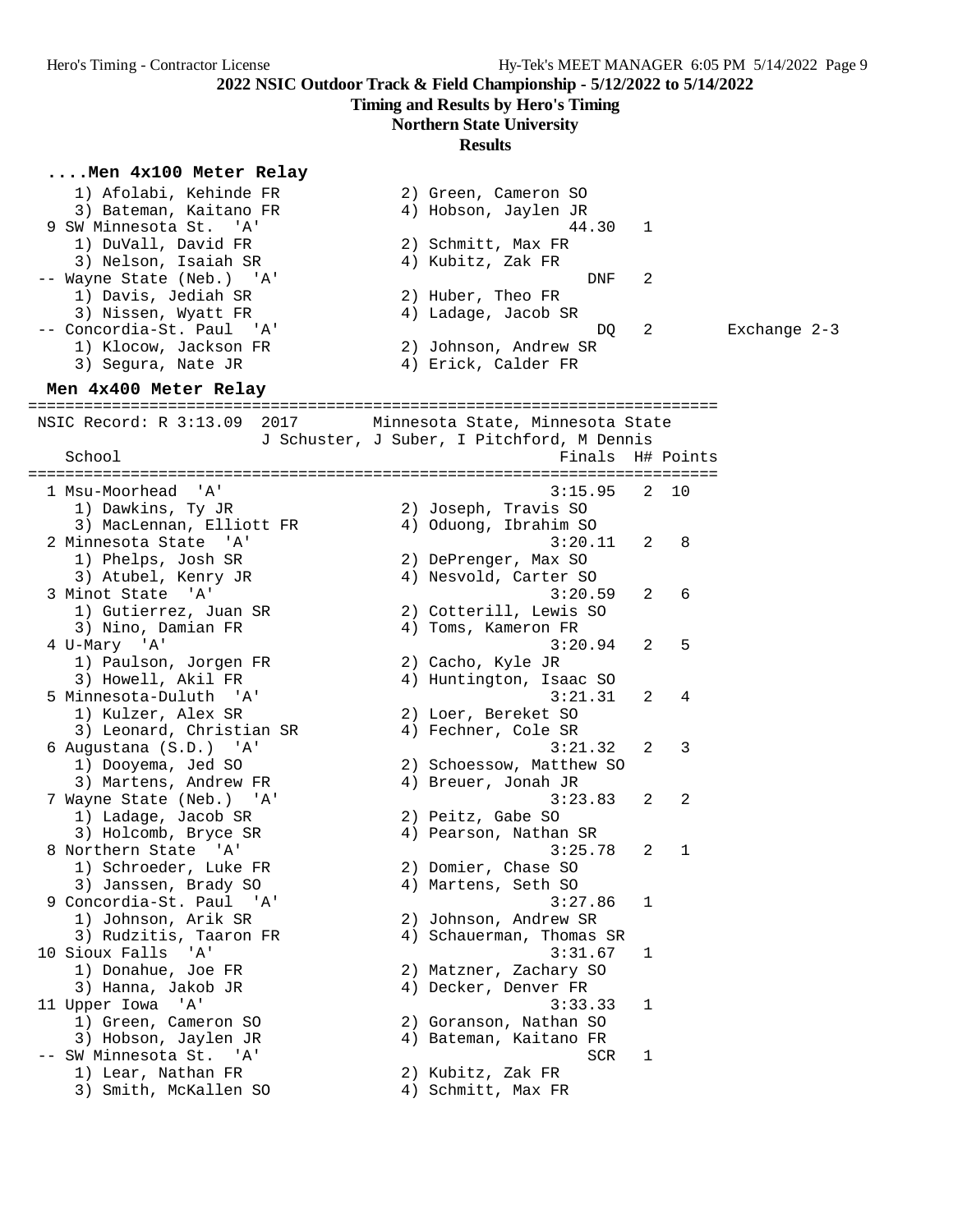**Timing and Results by Hero's Timing**

## **Northern State University**

#### **Results**

**Men High Jump**

| NSIC Record: R 2.13m 1988 Brian Rabenberg, MSU Moorhead<br>Name                                                                   | Year School                         | Finals            | Points                                   |
|-----------------------------------------------------------------------------------------------------------------------------------|-------------------------------------|-------------------|------------------------------------------|
| 1 Cook, Chris SR Msu-Moorhead<br>1.86 1.91 1.96 2.01 2.06 2.09 2.12 2.15<br>PPP PPP 0 0 0 XPP                                     | XO XXX                              | 2.12m             | $6 - 11.50 10$                           |
| 2 Kneifl, Dylan<br>1.86 1.91 1.96 2.01 2.06 2.09 2.12 2.15<br>0 0 0 0 0 XXO XXX<br>PPP                                            | SO Wayne State (Neb.) 2.12m 6-11.50 |                   | 8                                        |
| 3 Kemp, Shyrone           JR Msu-Moorhead           2.06m     6-09.00<br>1.86 1.91 1.96 2.01 2.06 2.09 2.12<br>0 PPP 0 XO XXO XPP | XX                                  |                   | 6                                        |
| 4 Woelber, Tyl<br>1.86 1.91 1.96 2.01 2.06<br>PPP PPP XO OXXX                                                                     | JR Augustana (S.D.) 2.01m 6-07.00   |                   | 5                                        |
| 5 Joseph, Travis<br>1.86 1.91 1.96 2.01<br>O PPP XO XXX                                                                           | SO Msu-Moorhead                     | $1.96m$ $6-05.00$ | 4                                        |
| 6 English, Aaron<br>1.86 1.91 1.96<br>O O XXX                                                                                     | SR Wayne State (Neb.) 1.91m 6-03.25 |                   | 2.50                                     |
| 6 Caines, Mathew<br>1.86 1.91 1.96<br>O O XXX<br>8 Oberleitner, Luke FR Minnesota-Duluth                                          | JR Minnesota-Duluth                 | $1.91m$ $6-03.25$ | $1.91m$ $6-03.25$<br>2.50<br>$\mathbf 1$ |
| 1.86 1.91 1.96<br>O XO XXX<br>9 Geditz, Max                                                                                       | FR Northern State                   | $1.91m$ $6-03.25$ |                                          |
| 1.86 1.91 1.96<br>XO XO XXX<br>10 Buendorf, Aiden                                                                                 | FR Minnesota State                  | $1.91m$ $6-03.25$ |                                          |
| 1.86 1.91 1.96<br>XO XXX<br>XXO<br>11 Ziebarth, Jacob                                                                             | FR Minnesota State                  | $1.91m$ $6-03.25$ |                                          |
| 1.86 1.91 1.96<br>O XXO XXX<br>12 Johnson, Andrew                                                                                 | SR Concordia-St. Paul 1.86m         |                   | $6 - 01.25$                              |
| 1.86 1.91<br>XO XXX<br>13 Krannich, Trey                                                                                          | SO Minnesota State                  | 1.86m             | $6 - 01.25$                              |
| 1.86 1.91<br>XXO<br>XXX                                                                                                           |                                     |                   |                                          |
| -- Morin-Baxter, Isaiah<br>1.86<br>XXX                                                                                            | SO Augustana (S.D.)                 | NH                |                                          |
| -- Brandt, Alex<br>1.86<br>XXX                                                                                                    | FR Wayne State (Neb.)               | NH                |                                          |
| Smith, McKallen<br>1.86 1.91<br>PPP XXX                                                                                           | SO SW Minnesota St.                 | NH                |                                          |
| -- Brown, Deveyonn<br>1.86 1.91 1.96 2.01<br>PPP PPP PPP XXX                                                                      | SR Minnesota State                  | NH                |                                          |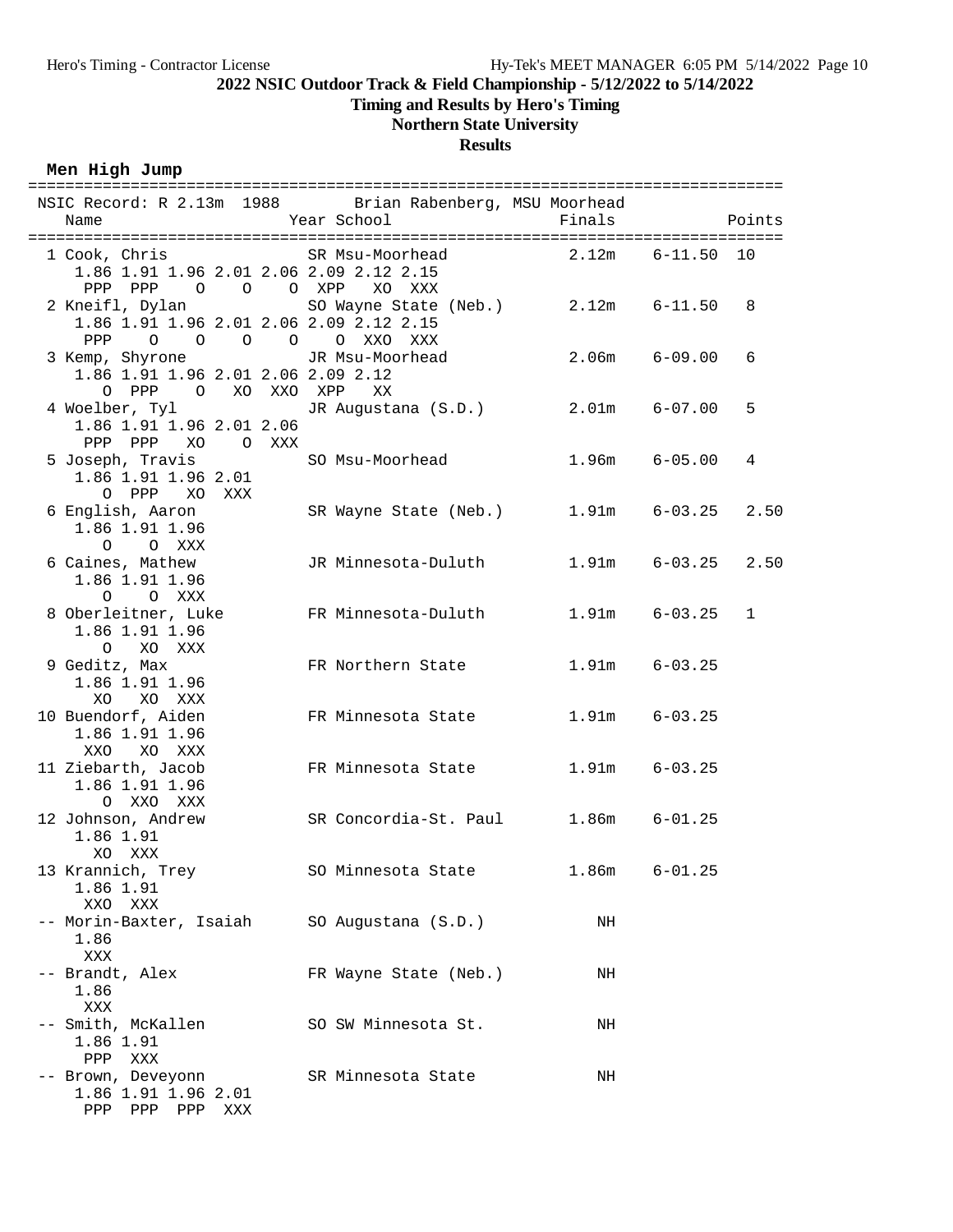**Timing and Results by Hero's Timing**

## **Northern State University**

**Results**

# **....Men High Jump**

| -- McCallum, Davis<br>SR Sioux Falls | SCR |
|--------------------------------------|-----|
|--------------------------------------|-----|

**Men Pole Vault**

| Name                                                             |                           | NSIC Record: R 5.17m 5/11/2016 Scott Greenman, Sioux Falls<br>Year School                                         | Finals                | Points       |
|------------------------------------------------------------------|---------------------------|-------------------------------------------------------------------------------------------------------------------|-----------------------|--------------|
|                                                                  |                           |                                                                                                                   |                       |              |
|                                                                  |                           | 1 Dittel, Carson SO Minnesota State 5.13m<br>4.03 4.18 4.33 4.48 4.63 4.78 4.88 4.98 5.08 5.13 5.18 5.22          | $16 - 10.00$ 10       |              |
| 2 Lindsey, Thomas                                                |                           | PPP PPP PPP PPP PPP 0 0 0 XO 0 PPP XXX<br>SO Minnesota State<br>4.03 4.18 4.33 4.48 4.63 4.78 4.88 4.98 5.08 5.13 | $5.08m$ $16-08.00$ 8  |              |
|                                                                  |                           | PPP PPP PPP PPP 0 0 0 XXO XO XXX                                                                                  |                       |              |
|                                                                  |                           | 3 Quayle, Glen FR Northern State<br>4.03 4.18 4.33 4.48 4.63 4.78 4.88 4.98 5.08                                  | $4.98m$ $16-04.00$    | 6            |
|                                                                  |                           | PPP PPP PPP PPP 0 0 0 0 XXX                                                                                       |                       |              |
|                                                                  |                           | 4 Johnson, Kyle SR Minnesota State<br>4.03 4.18 4.33 4.48 4.63 4.78 4.88 4.98                                     | $4.88m$ $16-00.00$    | 5            |
|                                                                  |                           | PPP PPP XO O O XO XO XXX                                                                                          |                       | 4            |
| 4.03 4.18 4.33 4.48 4.63 4.78 4.88                               |                           | 5 Tremelling, Sam FR Northern State 4.78m 15-08.25                                                                |                       |              |
| PPP 0 0 XO XO XXO XXX                                            |                           |                                                                                                                   |                       |              |
| 6 Watson, Isaac Narry FR U-Mary<br>4.03 4.18 4.33 4.48 4.63 4.78 |                           |                                                                                                                   | $4.63m$ $15-02.25$    | 3            |
| PPP                                                              | O XO XO O XXX             |                                                                                                                   |                       |              |
| 7 Smith, Hunter                                                  |                           | SO SW Minnesota St. 4.48m 14-08.25                                                                                |                       | 1            |
| 4.03 4.18 4.33 4.48 4.63<br>PPP 0 0 XO XXX                       |                           |                                                                                                                   |                       |              |
|                                                                  |                           | 7 Alto, Shea                 SR Minnesota-Duluth         4.48m   14-08.25                                         |                       | $\mathbf 1$  |
| 4.03 4.18 4.33 4.48 4.63                                         |                           |                                                                                                                   |                       |              |
| $\overline{O}$                                                   | O O XO XXX                | 7 Berg, Alex SO Minnesota State 4.48m 14-08.25                                                                    |                       | $\mathbf{1}$ |
| 4.03 4.18 4.33 4.48 4.63                                         |                           |                                                                                                                   |                       |              |
| PPP PPP 0 XO XXX                                                 |                           |                                                                                                                   |                       |              |
| 4.03 4.18 4.33 4.48 4.63                                         |                           | 10 Person, Jake SR Sioux Falls 4.48m 14-08.25                                                                     |                       |              |
| XO<br>XO                                                         | O XO XXX                  |                                                                                                                   |                       |              |
| 11 Kovash, Dillan<br>4.03 4.18 4.33 4.48                         | $\mathcal{L}(\mathbf{r})$ | JR U-Mary                                                                                                         | $4.33m$ $14-02.50$    |              |
| PPP O XO XXX                                                     |                           |                                                                                                                   |                       |              |
| 12 Imus, Rico<br>4.03 4.18<br>O XXX                              |                           | FR Northern State 4.03m 13-02.50                                                                                  |                       |              |
| 13 Kucera, Kyle<br>4.03 4.18                                     |                           | SO Minnesota-Duluth                                                                                               | $4.03m$ $13-02.50$    |              |
| XO<br>XXX<br>14 Olson, Samuel<br>4.03 4.18                       |                           | FR Sioux Falls                                                                                                    | 4.03m<br>$13 - 02.50$ |              |
| XXO XXX                                                          |                           |                                                                                                                   |                       |              |
| 14 McPherson, Mark<br>4.03 4.18                                  |                           | JR Minnesota State                                                                                                | $13 - 02.50$<br>4.03m |              |

XXO XXX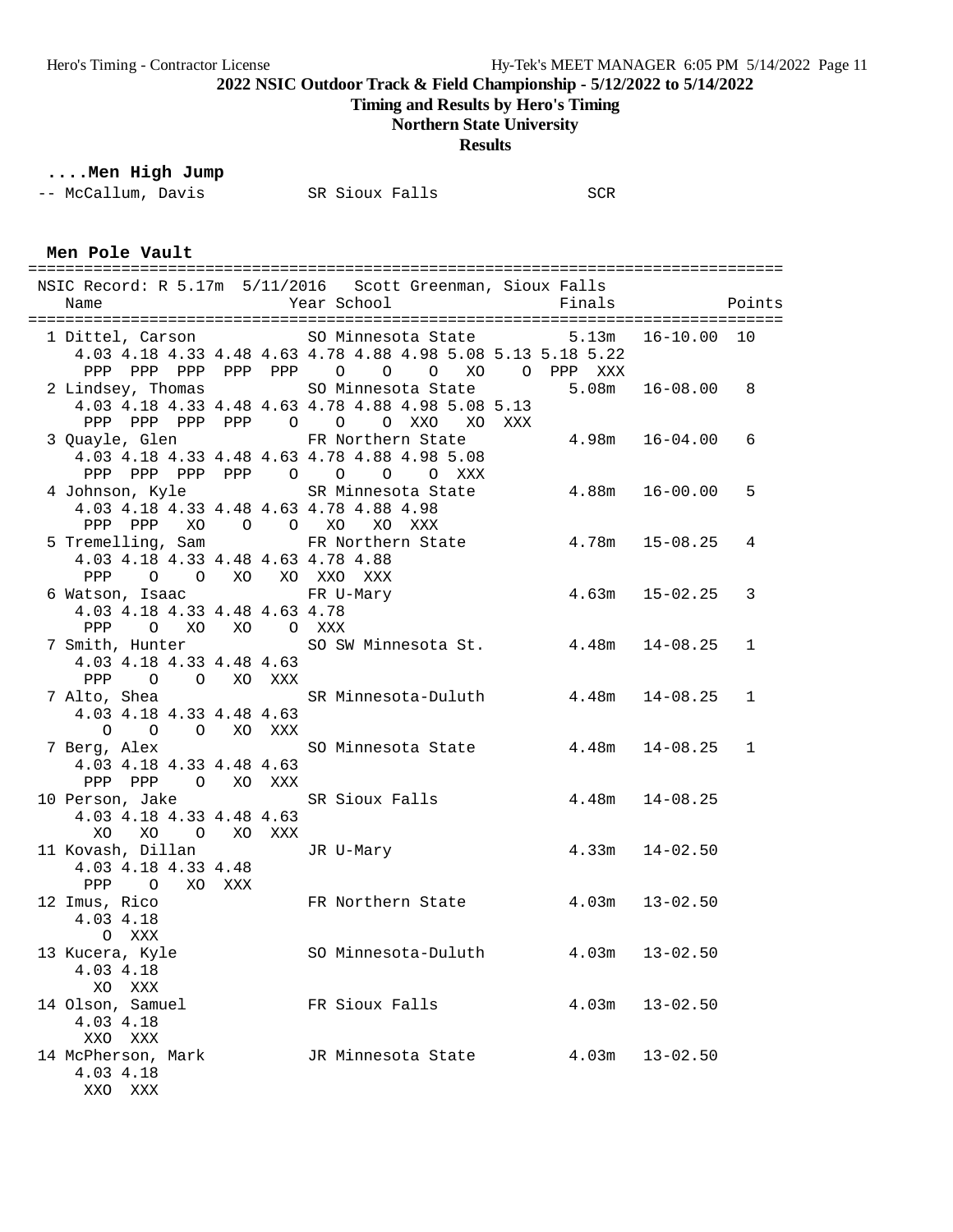**Timing and Results by Hero's Timing**

**Northern State University**

**Results**

| Men Pole Vault                   |                       |    |
|----------------------------------|-----------------------|----|
| -- Grannes, Luke                 | FR SW Minnesota St.   | ΝH |
| 4.03<br>XXX                      |                       |    |
| -- Alam, Basheer<br>4.03         | SO Concordia-St. Paul | ΝH |
| XXX<br>-- Cole, Nicholas<br>4.03 | FR Sioux Falls        | ΝH |
| XXX                              |                       |    |

**Men Long Jump**

| NSIC Record: R 7.91m 5/11/2018 Brian Huber, MSU Moorhead                                                                                                                                                        |                             |                |
|-----------------------------------------------------------------------------------------------------------------------------------------------------------------------------------------------------------------|-----------------------------|----------------|
|                                                                                                                                                                                                                 |                             |                |
| 1 Davis, Astley SO U-Mary                                                                                                                                                                                       | 7.51m  0.2  24-07.75  3  10 |                |
| $6.90m(1.8)$ 7.51m(0.2) 7.11m(-1.8) FOUL 6.14m(1.4) 7.09m(-1.7)                                                                                                                                                 |                             |                |
| 2 Heald, Slade 6 FR Minnesota State 7.42m 1.2 24-04.25 3                                                                                                                                                        |                             | 8              |
|                                                                                                                                                                                                                 |                             |                |
| $7.42m(1.2)$ $7.22m(0.7)$ $7.03m(-3.1)$ $7.04m(0.5)$ FOUL 6.99m(-0.1)                                                                                                                                           |                             | 6              |
|                                                                                                                                                                                                                 |                             |                |
| 3 Woelber, Tyl JR Augustana (S.D.)<br>7.26m(1.2) FOUL FOUL 7.39m(2.8) FOUL 7.25m -1.0 24-01.50 3<br>4 Kemp, Shyrone JR Msu-Moorhead 7.35m -1.0 24-01.50 3<br>6.87m(0.1) 7.10m(-1.7) FOUL FOUL FOUL 7.35m (-1.0) |                             | 5              |
|                                                                                                                                                                                                                 |                             |                |
|                                                                                                                                                                                                                 |                             | $\overline{4}$ |
| 5 Moeller, Logan FR Wayne State (Neb.) 7.24m 1.0 23-09.00 3                                                                                                                                                     |                             |                |
|                                                                                                                                                                                                                 |                             | $\overline{3}$ |
| 7.24m(1.0) 7.20m(0.3) 6.95m(0.4) 7.14m(0.1) FOUL<br>6 Kath, Caleb SR Minnesota State 7.14m -0.4 23-05.25 3<br>6.98m(0.2) FOUL 7.14m(-0.4) 6.79m(-3.3) FOUL FOUL                                                 |                             |                |
| 7 Sikel, Jonathan FR Augustana (S.D.) 7.10m 1.5 23-03.50 3                                                                                                                                                      |                             | $\overline{2}$ |
| FOUL $7.10m(1.5)$ FOUL FOUL FOUL 6.83 $m(1.8)$                                                                                                                                                                  |                             |                |
| 8 Durnin, Nick           JR Minnesota State         7.02m -0.1 23-00.50 3                                                                                                                                       |                             | $\mathbf{1}$   |
| 6.44m(-2.6) 6.98m(1.5) 6.48m(-2.3) 6.50m(2.0) 7.02m(-0.1) 7.00m(-1.6)                                                                                                                                           |                             |                |
|                                                                                                                                                                                                                 |                             |                |
| 9 Johnson, Andrew SR Concordia-St. Paul $6.99m - 4.3$ 22-11.25 3<br>FOUL FOUL $6.99m(-4.3)$ FOUL FOUL FOUL                                                                                                      |                             |                |
|                                                                                                                                                                                                                 |                             |                |
| 10 Johnson, Braden FR Wayne State (Neb.) 6.87m 0.1 22-06.50 2<br>6.87m (0.1) FOUL 6.29m (-0.1) 6.87m 0.1 22-06.50 2<br>11 Von Wald, Hayden SO U-Mary 6.82m 0.3 22-04.50 2                                       |                             |                |
|                                                                                                                                                                                                                 |                             |                |
| 6.82m(0.3) 6.81m(1.2) F0UL                                                                                                                                                                                      |                             |                |
| 12 Nelson, Isaiah SR SW Minnesota St. 6.80m                                                                                                                                                                     | $0.6$ 22-03.75 2            |                |
| $6.80m(0.6) 6.69m(1.0) 6.61m(-0.8)$                                                                                                                                                                             |                             |                |
| 13 Rogers, Cody 6.78m - 0.8 22-03.00 2                                                                                                                                                                          |                             |                |
| $6.73m(+0.0) 6.78m(-0.8)$ FOUL                                                                                                                                                                                  |                             |                |
| 14 Lear, Nathan TR SW Minnesota St. 6.77m                                                                                                                                                                       | $0.1$ 22-02.50 2            |                |
| $6.77m(0.1) 6.44m(-0.8) 6.45m(0.4)$                                                                                                                                                                             |                             |                |
| 15 Hobson, Jaylen JR Upper Iowa 6.73m<br>FOUL FOUL 6.73m(1.1)                                                                                                                                                   | $1.1$ $22-01.00$ 2          |                |
|                                                                                                                                                                                                                 |                             |                |
| 16 Kneifl, Dylan SO Wayne State (Neb.) 6.71m                                                                                                                                                                    | $1.1$ $22-00.25$ 2          |                |
| $6.45m(0.4) 6.44m(-2.2) 6.71m(1.1)$                                                                                                                                                                             |                             |                |
| 17 Mangwiro, Takudzwa (CACC) SO Minnesota State (CACC) 6.63m<br>FOUL (FOUL 6.63m(0.3)<br>18 Kandolo, Junior (SO SW Minnesota St. 6.61m)                                                                         | $21 - 09.00$ 1<br>0.3       |                |
|                                                                                                                                                                                                                 |                             |                |
|                                                                                                                                                                                                                 | $0.5$ $21-08.25$ 2          |                |
| $6.61m(0.5) 6.47m(1.2) 6.53m(-0.7)$                                                                                                                                                                             |                             |                |
| 19 Daniels, David FR Msu-Moorhead 6.59m<br>FOUL FOUL 6.59m(1.9)                                                                                                                                                 | $1.9$ $21-07.50$ 1          |                |
|                                                                                                                                                                                                                 |                             |                |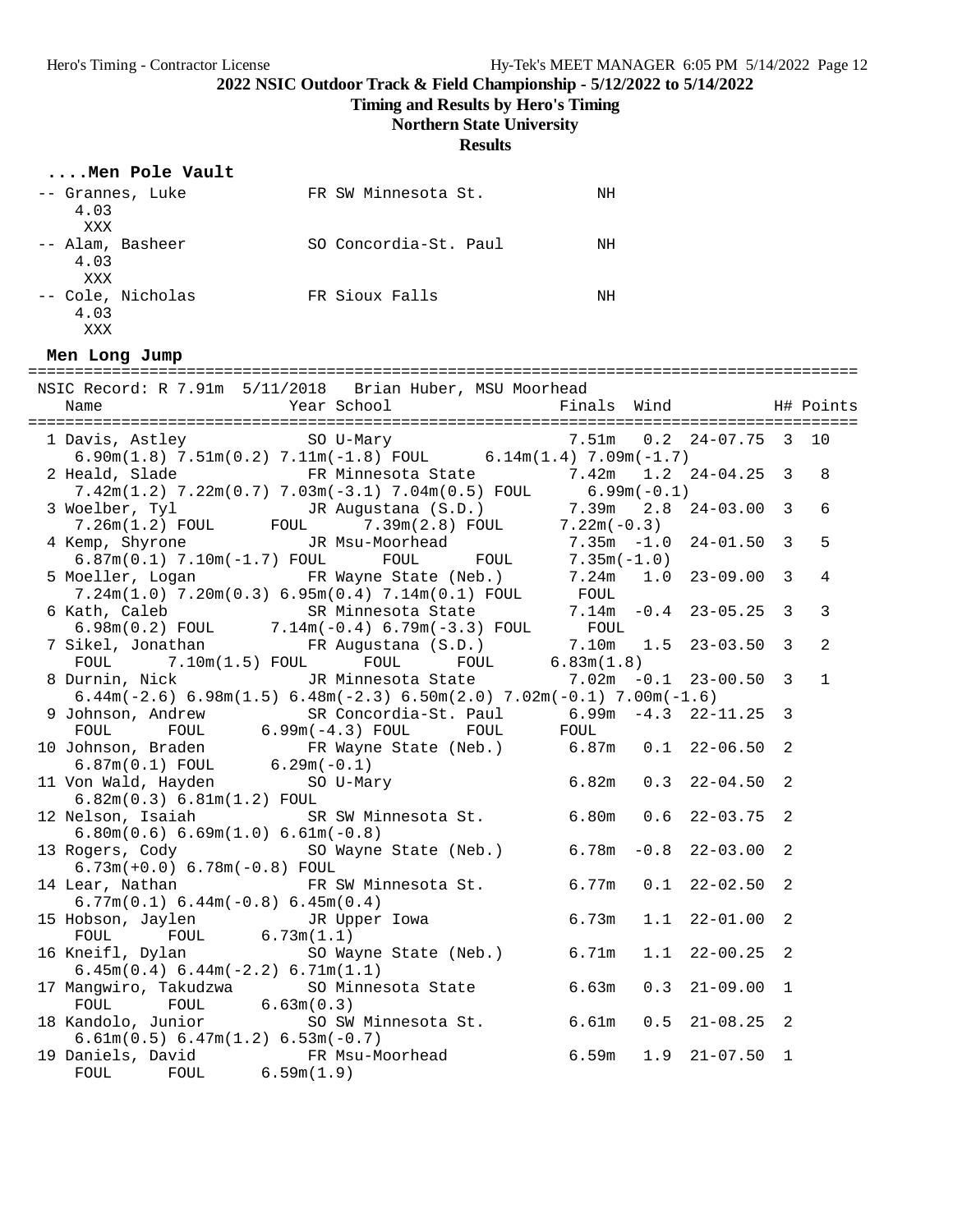**Timing and Results by Hero's Timing**

#### **Northern State University**

**Results**

| Men Long Jump                            |                                                                                         |  |  |                            |  |  |
|------------------------------------------|-----------------------------------------------------------------------------------------|--|--|----------------------------|--|--|
|                                          | 20 Hunt, Avery SR Minnesota-Duluth                                                      |  |  | $6.58m - 0.3$ $21-07.25$ 2 |  |  |
| $6.58m(-0.3) 6.28m(-3.3) 6.36m(-0.2)$    |                                                                                         |  |  |                            |  |  |
| 21 DuVall, David FR SW Minnesota St.     |                                                                                         |  |  | $6.55m$ $0.2$ $21-06.00$ 1 |  |  |
| $FOUL$ 6.55m(0.2) FOUL                   |                                                                                         |  |  |                            |  |  |
| 22 Bittenbender, Austin SR Upper Iowa    |                                                                                         |  |  | $6.52m$ $0.8$ $21-04.75$ 1 |  |  |
| 6.52m(0.8) 6.34m(0.4) 5.48m(1.6)         |                                                                                         |  |  |                            |  |  |
|                                          | 23 Hood, Darrian               SO Northern State             6.48m   0.2   21-03.25   1 |  |  |                            |  |  |
| $6.48m(0.2) 6.14m(3.0) 6.31m(-1.9)$      |                                                                                         |  |  |                            |  |  |
| 24 Oberleitner, Luke FR Minnesota-Duluth |                                                                                         |  |  | $6.42m + 0.0$ $21-00.75$ 1 |  |  |
| $FOUL$ 6.42m( $+0.0$ ) FOUL              |                                                                                         |  |  |                            |  |  |
| 25 Cacho, Kyle JR U-Mary                 |                                                                                         |  |  | $6.28m$ $0.4$ $20-07.25$ 1 |  |  |
| 6.28m(0.4) 6.15m(1.9) F0UL               |                                                                                         |  |  |                            |  |  |
| 26 Bateman, Kaitano FR Upper Iowa        |                                                                                         |  |  | $6.20m$ $2.9$ $20-04.25$ 1 |  |  |
| $6.20m(2.9) 6.02m(3.1) 6.05m(-0.1)$      |                                                                                         |  |  |                            |  |  |
| 27 Richards, Isaiah JR U-Mary            |                                                                                         |  |  | $6.09m - 0.2$ 19-11.75 1   |  |  |
| $FOUL$ $FOUL$ $6.09m(-0.2)$              |                                                                                         |  |  |                            |  |  |
| Men Triple Jump                          |                                                                                         |  |  |                            |  |  |

========================================================================================= NSIC Record: R 15.95m 2017 Michael Sandle, Minnesota State Name Year School Finals Wind H# Points ========================================================================================= 1 Kemp, Shyrone JR Msu-Moorhead 15.00m 3.5 49-02.50 2 10 15.00m(3.5) FOUL FOUL 14.54m(-0.1) PASS 14.11m(-2.7) 2 Woelber, Tyl JR Augustana (S.D.) 14.57m 0.2 47-09.75 1 8 12.90m(+0.0) 14.57m(0.2) FOUL FOUL FOUL 14.23m(-3.9) 3 Moeller, Logan FR Wayne State (Neb.) 14.53m -2.2 47-08.00 2 6 14.53m(-2.2) FOUL 14.06m(-2.6) 14.28m(0.9) FOUL 14.26m(-2.8) 4 Cook, Chris SR Msu-Moorhead 14.50m 1.0 47-07.00 1 5 14.50m(1.0) FOUL FOUL 14.28m(-1.9) 14.37m(-0.4) FOUL 5 Nelson, Isaiah SR SW Minnesota St. 14.34m 0.2 47-00.75 2 4 FOUL 14.07m(-1.5) 13.66m(-2.7) FOUL 14.34m(0.2) 13.71m(-6.1) 6 Davis, Astley SO U-Mary 14.31m +0.0 46-11.50 1 3 13.49m(-2.5) 13.74m(-2.3) 14.31m(+0.0) 14.04m(-0.9) FOUL 13.92m(-0.9) 7 Hobson, Jaylen JR Upper Iowa 14.21m +0.0 46-07.50 2 2 13.41m(-0.9) FOUL 13.90m(-0.4) 13.41m(-2.6) 13.93m(9.0) 14.21m(+0.0) 8 Ukaobasi, Onyekachi SO Minnesota State 14.07m 1.2 46-02.00 2 1 FOUL 14.07m(-1.3) FOUL 14.07m(1.2) 14.04m(-1.8) 13.95m(-0.9) 9 Davis, Aaron JR U-Mary 13.93m 0.1 45-08.50 2 13.83m(-2.9) 13.93m(0.1) 13.36m(-3.2) FOUL 12.89m(-1.3) 13.56m(-0.3) 10 Rogers, Cody SO Wayne State (Neb.) 13.85m -1.6 45-05.25 1 13.85m(-1.6) 13.68m(-2.7) 13.78m(-2.8) 11 Bateman, Kaitano FR Upper Iowa 13.73m 0.4 45-00.50 2 13.73m(0.4) 13.61m(-1.1) FOUL 12 Mhende, Sean FR Northern State 13.72m -2.9 45-00.25 2 FOUL 13.72m(-2.9) 12.55m(-2.8) 13 Hunt, Avery SR Minnesota-Duluth 13.67m -1.3 44-10.25 1 13.28m(-0.7) 13.42m(-2.7) 13.67m(-1.3) 14 Clayton, Connor SO Augustana (S.D.) 13.65m -0.7 44-09.50 2 13.65m(-0.7) 13.44m(-1.5) 13.59m(-0.3) 15 Caines, Mathew JR Minnesota-Duluth 13.54m -3.7 44-05.25 2 12.90m(+0.0) 13.54m(-3.7) 13.49m(-1.8) 16 Brown, Alex FR U-Mary 13.37m -1.4 43-10.50 1 12.99m(-1.5) 13.37m(-1.4) 13.34m(-2.3)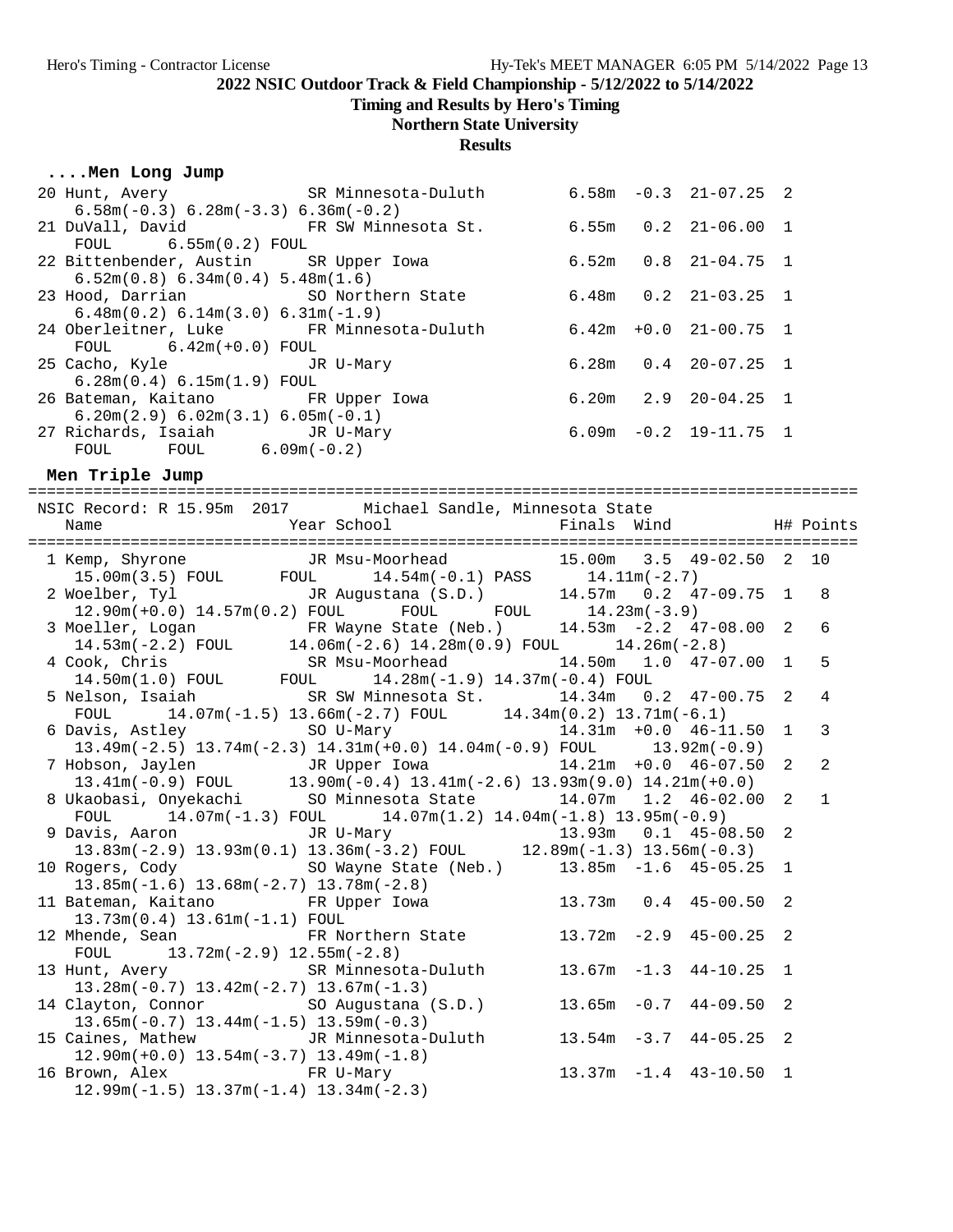**Timing and Results by Hero's Timing**

# **Northern State University**

**Results**

| Men Triple Jump                                                                 |                                                           |        |                             |   |                |
|---------------------------------------------------------------------------------|-----------------------------------------------------------|--------|-----------------------------|---|----------------|
| 17 Hood, Darrian<br>$12.86m(-2.8)$ $12.81m(-1.0)$ $13.06m(-1.9)$                | SO Northern State 13.06m -1.9 42-10.25 1                  |        |                             |   |                |
| 18 Hatler, Jesse SR U-Mary<br>FOUL 13.00m (-6.1) FOUL                           |                                                           |        | 13.00m -6.1 42-08.00 1      |   |                |
| 19 Larson, Kade FR Msu-Moorhead<br>$12.70m(-1.4)$ $12.93m(-0.8)$ $12.99m(-1.3)$ |                                                           |        | $12.99m - 1.3$ $42-07.50$ 1 |   |                |
| 20 Von Wald, Hayden SO U-Mary<br>FOUL FOUL $12.48m(1.5)$                        |                                                           |        | 12.48m  1.5  40-11.50  1    |   |                |
| 21 Richards, Isaiah MJR U-Mary<br>12.31m(-1.1) FOUL FOUL                        |                                                           |        | $12.31m -1.1$ $40-04.75$ 1  |   |                |
| Men Shot Put                                                                    |                                                           |        |                             |   |                |
|                                                                                 |                                                           |        |                             |   |                |
|                                                                                 | NSIC Record: R 18.98m 2013 Chris Reed, Minnesota State    |        |                             |   |                |
|                                                                                 |                                                           |        |                             |   |                |
|                                                                                 | 1 Orzolek, Steven JR Minnesota State 17.84m 58-06.50 3 10 |        |                             |   |                |
|                                                                                 |                                                           |        |                             |   |                |
| 2 Hiatt, Tyler                                                                  |                                                           |        |                             |   | 8              |
|                                                                                 | 16.57m  16.65m  17.46m  FOUL  17.59m  FOUL                |        | $54 - 04.75$ 3              |   | 6              |
| 3 Berg, Tanner                                                                  | SR Northern State 16.58m                                  |        |                             |   |                |
| 16.58m FOUL 16.43m FOUL FOUL FOUL                                               | 4 Kucera, Tommy SO Minnesota State 16.19m                 |        | $53 - 01.50$ 3              |   | 5              |
| 15.47m  15.32m  15.56m  FOUL  16.19m  FOUL                                      |                                                           |        |                             |   |                |
| 5 Naba, Bedale                                                                  | SR Minnesota State                                        | 15.39m | $50 - 06.00$ 3              |   | 4              |
| 15.39m 14.48m FOUL FOUL FOUL FOUL                                               |                                                           |        |                             |   |                |
|                                                                                 | 6 Elge, Daniel (Neb.)                                     | 15.17m | $49 - 09.25$ 3              |   | 3              |
| 14.57m FOUL 14.84m FOUL 14.76m 15.17m                                           |                                                           |        |                             |   |                |
| 7 Harris, Corbin 50 Minot State                                                 |                                                           | 14.71m | $48 - 03.25$ 3              |   | $\overline{2}$ |
| 14.71m  14.05m  14.18m  14.68m  FOUL  FOUL                                      |                                                           |        |                             |   |                |
|                                                                                 | 8 Kostynick, Colton SO Minnesota-Duluth                   | 14.71m | $48 - 03.25$ 3              |   | $\mathbf{1}$   |
| 14.66m FOUL 14.31m 14.48m FOUL 14.71m                                           |                                                           |        |                             |   |                |
| 9 Bicek, Eli                                                                    | SO Minnesota-Duluth                                       | 14.35m | $47 - 01.00$ 2              |   |                |
| 13.65m  12.92m  14.35m  FOUL  FOUL  FOUL                                        |                                                           |        |                             |   |                |
| 10 Kreins, Samuel                                                               | JR Minot State                                            | 14.25m | 46-09.00                    | 2 |                |
| 13.67m  14.25m  FOUL                                                            |                                                           |        |                             |   |                |
| 11 Nolan, Jordan<br>14.22m FOUL FOUL                                            | SO Msu-Moorhead 14.22m                                    |        | 46-08.00                    | 2 |                |
|                                                                                 | 12 Barnett, Ethan FR Northern State 14.19m 46-06.75 1     |        |                             |   |                |
| FOUL 13.20m 14.19m                                                              |                                                           |        |                             |   |                |
| 13 Rasmussen, Brendon                                                           | FR SW Minnesota St.                                       | 14.02m | $46 - 00.00$                | 2 |                |
| 13.91m 13.96m<br>14.02m                                                         |                                                           |        |                             |   |                |
| 14 Wolkow, Jaymeson                                                             | JR Sioux Falls                                            | 13.99m | $45 - 10.75$                | 2 |                |
| 12.75m 13.99m<br>13.97m                                                         |                                                           |        |                             |   |                |
| 15 Picazo, CJ                                                                   | SO Concordia-St. Paul                                     | 13.96m | $45 - 09.75$                | 3 |                |
| 13.69m 13.96m<br>FOUL                                                           |                                                           |        |                             |   |                |
| 16 Haugen, Trey                                                                 | FR U-Mary                                                 | 13.92m | $45 - 08.00$                | 1 |                |
| 12.60m 13.92m<br>13.82m                                                         |                                                           |        |                             |   |                |
| 17 Davito, Dawson                                                               | SO Sioux Falls                                            | 13.70m | $44 - 11.50$                | 2 |                |
| 13.70m 13.46m<br>FOUL                                                           |                                                           |        |                             |   |                |
| 18 Quinn, Hunter                                                                | SR Concordia-St. Paul                                     | 13.64m | $44 - 09.00$                | 1 |                |
| 12.89m 13.64m<br>13.58m<br>19 Nebelung, Tyler                                   | FR SW Minnesota St.                                       | 13.32m | $43 - 08.50$                | 2 |                |
| 13.22m 13.32m 13.28m                                                            |                                                           |        |                             |   |                |
|                                                                                 |                                                           |        |                             |   |                |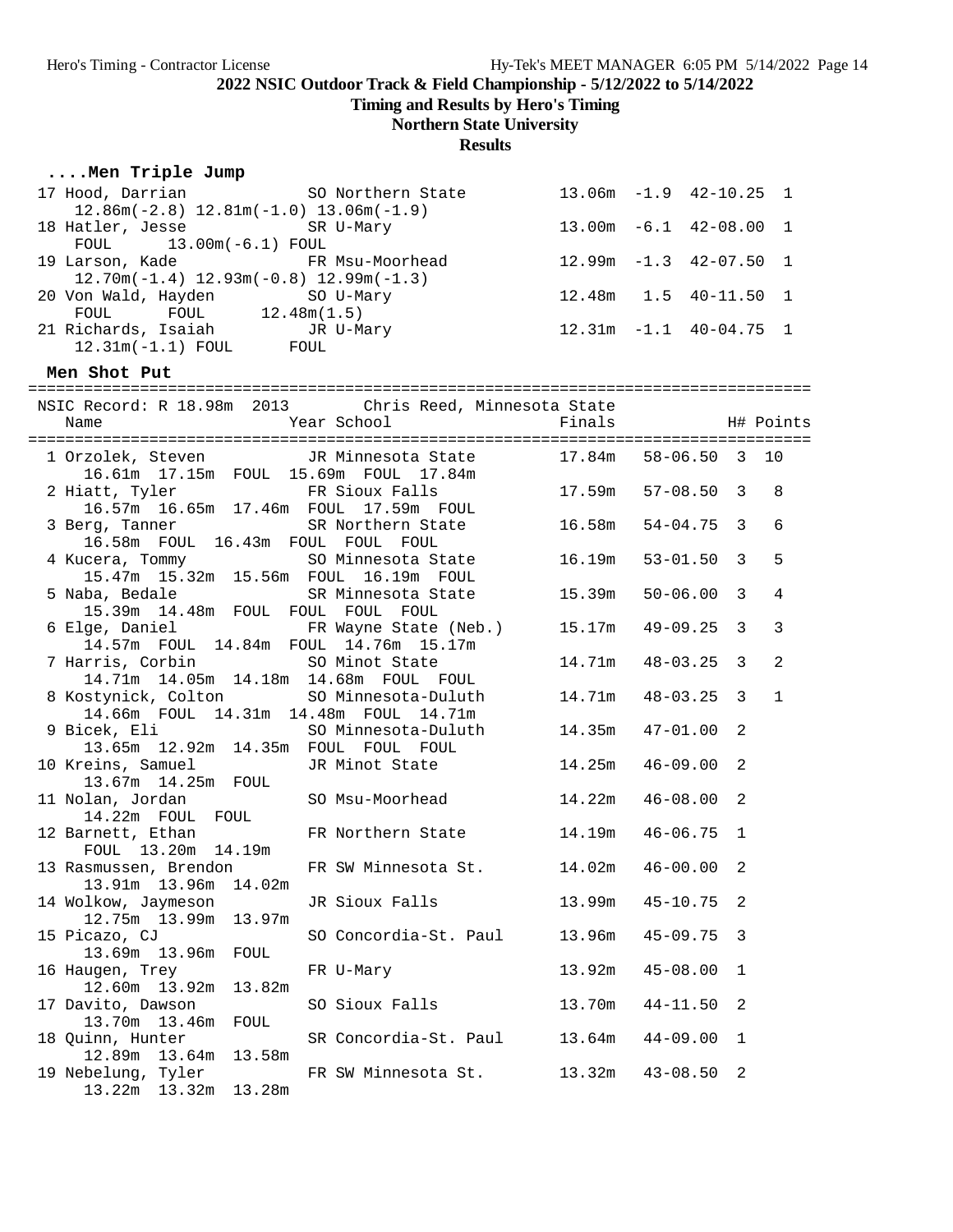**Timing and Results by Hero's Timing**

#### **Northern State University**

**Results**

| 20 Oie, Ben<br>13.14m FOUL FOUL           | JR Msu-Moorhead       |        | 13.14m  43-01.50  2 |   |
|-------------------------------------------|-----------------------|--------|---------------------|---|
| 21 Cook, Colton<br>FOUL 12.96m FOUL       | SO Msu-Moorhead       | 12.96m | $42 - 06.25$ 1      |   |
| 22 Swedzinski, Carl<br>12.32m 12.81m FOUL | SO SW Minnesota St.   | 12.81m | $42 - 00.50$ 2      |   |
| 23 Olson, Nick<br>12.61m 12.64m FOUL      | SO Northern State     | 12.64m | 41-05.75 1          |   |
| 24 Stutzman, Brody<br>11.74m FOUL 12.26m  | FR Wayne State (Neb.) | 12.26m | 40-02.75 1          |   |
| 25 Anderson, Oliver<br>11.88m FOUL 11.81m | FR Minnesota State    | 11.88m | 38-11.75 1          |   |
| -- Nelson, Leif<br>FOUL FOUL FOUL         | SO Minot State        | FOUL   |                     | 2 |
| -- Larson, Keeqan<br>FOUL FOUL FOUL       | JR Concordia-St. Paul | FOUL   |                     |   |
| -- Hagan, Patrick<br>FOUL FOUL FOUL       | SR Sioux Falls        | FOUL   |                     | 1 |
| -- Bauman, Brady<br>FOUL FOUL FOUL        | FR Northern State     | FOUL   |                     | 1 |

#### **Men Discus Throw**

==================================================================================== NSIC Record: R 56.26m 5/15/2021 Marcus Gustaveson, Concordia-St Name Year School Finals H# Points ==================================================================================== 1 Aguilera, Carter SO Minnesota State 55.72m 182-10 3 10 55.72m FOUL 45.42m FOUL 53.86m FOUL 2 Hiatt, Tyler FR Sioux Falls 55.13m 180-10 3 8 49.79m 48.17m FOUL 55.13m 52.31m FOUL 3 Picazo, CJ SO Concordia-St. Paul 51.53m 169-01 3 6 49.13m 46.94m FOUL FOUL 51.53m FOUL 4 Kostynick, Colton SO Minnesota-Duluth 51.32m 168-04 3 5<br>FOUL 50.59m FOUL FOUL 51.32m 49.54m FOUL 50.59m FOUL FOUL 51.32m 49.54m 5 Anderson, Oliver FR Minnesota State 51.20m 168-00 3 4 43.69m 50.03m 47.86m 46.29m 51.20m FOUL 6 Naba, Bedale SR Minnesota State 50.25m 164-10 3 3 36.83m 47.58m 49.00m 50.25m FOUL 45.73m 7 Larson, Keegan JR Concordia-St. Paul 48.31m 158-06 2 2 48.26m FOUL 47.17m FOUL 48.31m FOUL 8 Nebelung, Tyler FR SW Minnesota St. 47.99m 157-05 2 1 40.10m 42.64m 47.99m 41.96m 46.32m 45.40m 9 Berg, Tanner SR Northern State 47.67m 156-05 3 FOUL 47.67m FOUL FOUL 44.18m FOUL<br>10 Quinn, Hunter SR Concordia-St SR Concordia-St. Paul 47.45m 155-08 2 44.99m 47.45m 46.58m 11 Nelson, Leif SO Minot State 46.81m 153-07 3 46.81m FOUL FOUL 12 Fritsch, Grant JR Wayne State (Neb.) 46.54m 152-08 2 FOUL 46.54m 42.87m 13 Bicek, Eli SO Minnesota-Duluth 46.42m 152-03 1 46.42m 38.68m FOUL 14 Hagan, Patrick SR Sioux Falls 46.28m 151-10 3 FOUL 39.30m 46.28m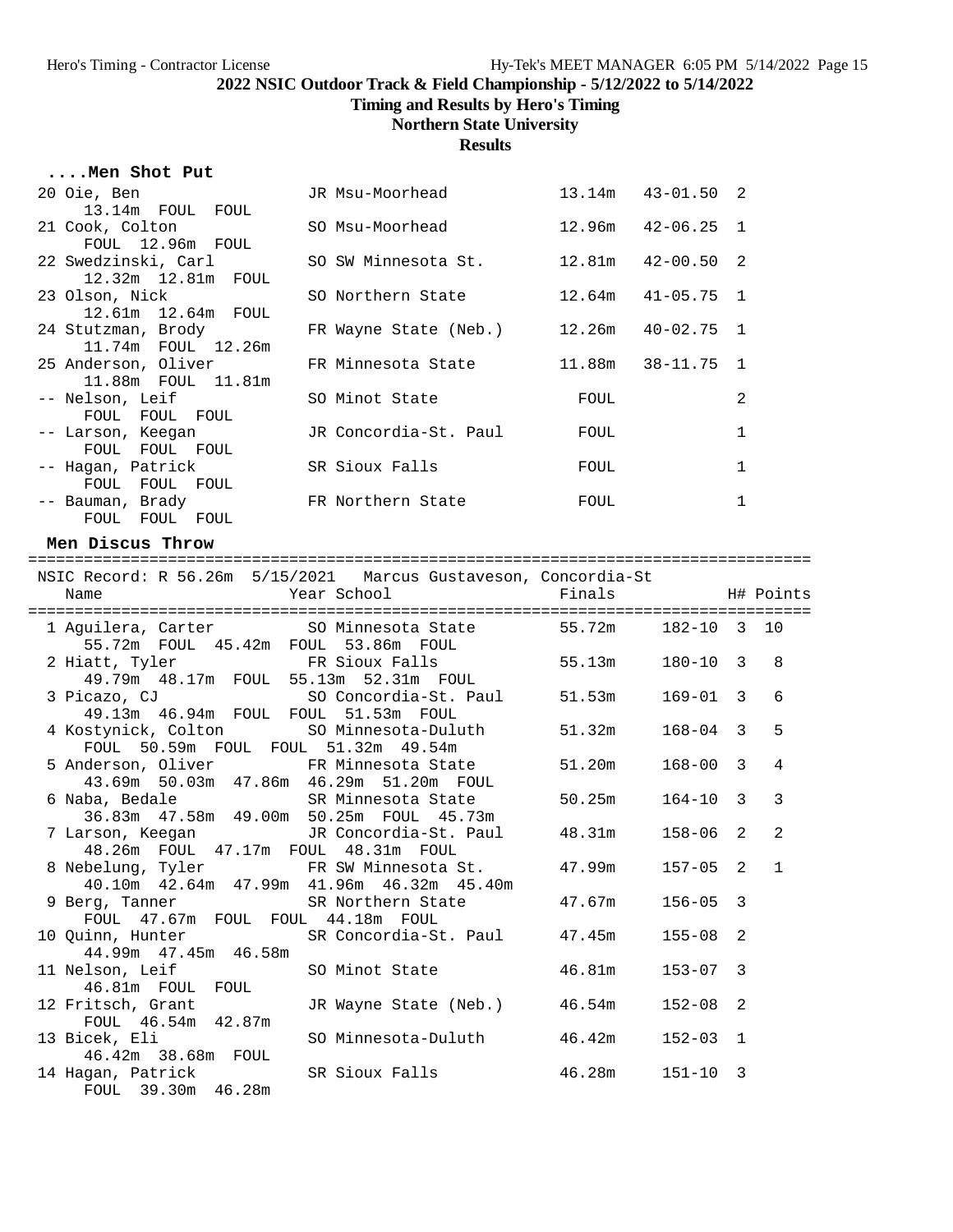**....Men Discus Throw**

**2022 NSIC Outdoor Track & Field Championship - 5/12/2022 to 5/14/2022**

**Timing and Results by Hero's Timing**

## **Northern State University**

**Results**

| 15 Oie, Ben                                                                              | JR Msu-Moorhead              | 46.22m | $151 - 08$ 1    |              |             |
|------------------------------------------------------------------------------------------|------------------------------|--------|-----------------|--------------|-------------|
| FOUL FOUL 46.22m<br>16 Wolkow, Jaymeson                                                  | JR Sioux Falls               | 45.40m | 148-11          | 2            |             |
| FOUL 45.40m FOUL                                                                         |                              |        |                 |              |             |
| 17 Mundfrom, Eben                                                                        | JR Concordia-St. Paul 45.37m |        | $148 - 10$      | 2            |             |
| FOUL 45.37m 45.35m                                                                       |                              |        |                 |              |             |
| 18 Rex, Marek<br>43.48m  44.09m  42.09m                                                  | SO Sioux Falls               | 44.09m | $144 - 08$      | 2            |             |
| 19 Rasmussen, Brendon                                                                    | FR SW Minnesota St.          | 44.03m | $144 - 05$      | $\mathbf{1}$ |             |
| 42.05m FOUL 44.03m                                                                       |                              |        |                 |              |             |
| 20 Anvid, Deekon                                                                         | FR SW Minnesota St.          | 43.51m | $142 - 09$      | 3            |             |
| 40.61m  43.51m  FOUL                                                                     |                              |        |                 |              |             |
| 21 Nolan, Jordan<br>FOUL FOUL 43.13m                                                     | SO Msu-Moorhead              | 43.13m | 141-06          | 2            |             |
| 22 Hausmann, Carson                                                                      | JR Sioux Falls               | 42.44m | $139 - 03$      | $\mathbf 1$  |             |
| 32.68m  42.44m  FOUL                                                                     |                              |        |                 |              |             |
| 23 Anderson, McCaden                                                                     | FR Northern State            | 42.29m | $138 - 09$      | 1            |             |
| FOUL 42.29m FOUL                                                                         |                              |        |                 |              |             |
| 24 Hardy, Paul<br>40.13m 36.15m 41.35m                                                   | FR Minot State               | 41.35m | $135 - 08$      | 1            |             |
| 25 Clark, Hunter                                                                         | SO Minot State               | 41.34m | $135 - 07$      | 1            |             |
| FOUL 41.34m FOUL                                                                         |                              |        |                 |              |             |
| 26 Holt, Austin                                                                          | FR Northern State            | 40.97m | $134 - 05$      | 2            |             |
| FOUL 39.64m 40.97m                                                                       |                              |        |                 |              |             |
| 27 Harris, Corbin<br>39.39m  40.05m  39.85m                                              | SO Minot State               | 40.05m | $131 - 05$      | $\mathbf 1$  |             |
| 28 Olson, Nick                                                                           | SO Northern State            | 39.87m | $130 - 10$      | 2            |             |
| 39.87m FOUL FOUL                                                                         |                              |        |                 |              |             |
| 29 Kucera, Tommy                                                                         | SO Minnesota State           | 39.50m | 129-07          | $\mathbf 1$  |             |
| 39.50m FOUL FOUL                                                                         |                              |        |                 |              |             |
| -- Kemp, Joshua<br>FOUL FOUL FOUL                                                        | JR SW Minnesota St.          | FOUL   |                 | 1            |             |
|                                                                                          |                              |        |                 |              |             |
| Men Hammer Throw                                                                         |                              |        |                 |              |             |
| NSIC Record: R 65.81m 2014 Chris Reed, Minnesota State                                   |                              |        |                 |              |             |
| Name                                                                                     | Year School                  | Finals |                 |              | H# Points   |
|                                                                                          |                              |        |                 |              |             |
| 1 Berg, Tanner SR Northern State 64.27m<br>63.99m FOUL FOUL FOUL 64.27m FOUL             |                              |        | $210 - 10$ 3 10 |              |             |
| 2 Christoffersen, Cole SR Wayne State (Neb.) 57.75m                                      |                              |        | $189 - 06$ 3    |              | 8           |
| 54.20m 57.75m 54.70m 57.67m 57.12m 57.75m                                                |                              |        |                 |              |             |
| 3 Mundfrom, Eben                                                                         | JR Concordia-St. Paul        | 55.28m | $181 - 04$ 3    |              | 6           |
| 47.32m 55.28m 54.74m FOUL FOUL 55.01m                                                    |                              |        |                 |              |             |
| 4 Anderson, McCaden                                                                      | FR Northern State            | 51.06m | $167 - 06$      | 2            | 5           |
| FOUL 46.78m 51.06m 47.88m 47.46m<br>5 Bicek, Eli                                         | 51.04m                       | 49.94m | $163 - 10$      | 3            | 4           |
| FOUL 45.88m 49.94m 49.72m 48.10m 49.85m                                                  | SO Minnesota-Duluth          |        |                 |              |             |
| 6 Olson, Nick                                                                            | SO Northern State            | 49.56m | $162 - 07$      | 3            | 3           |
| 48.24m  47.57m  49.56m  48.99m  FOUL  46.77m                                             |                              |        |                 |              |             |
| 7 Kucera, Tommy                                                                          | SO Minnesota State           | 49.03m | $160 - 10$      | 2            | 2           |
| 41.43m FOUL 49.03m FOUL FOUL 46.20m                                                      |                              |        |                 |              |             |
| 8 Shaner, Zachary 6 FR Minnesota State<br>45.07m  47.54m  48.20m  46.05m  46.09m  45.84m |                              | 48.20m | $158 - 02$      | 2            | $\mathbf 1$ |
|                                                                                          |                              |        |                 |              |             |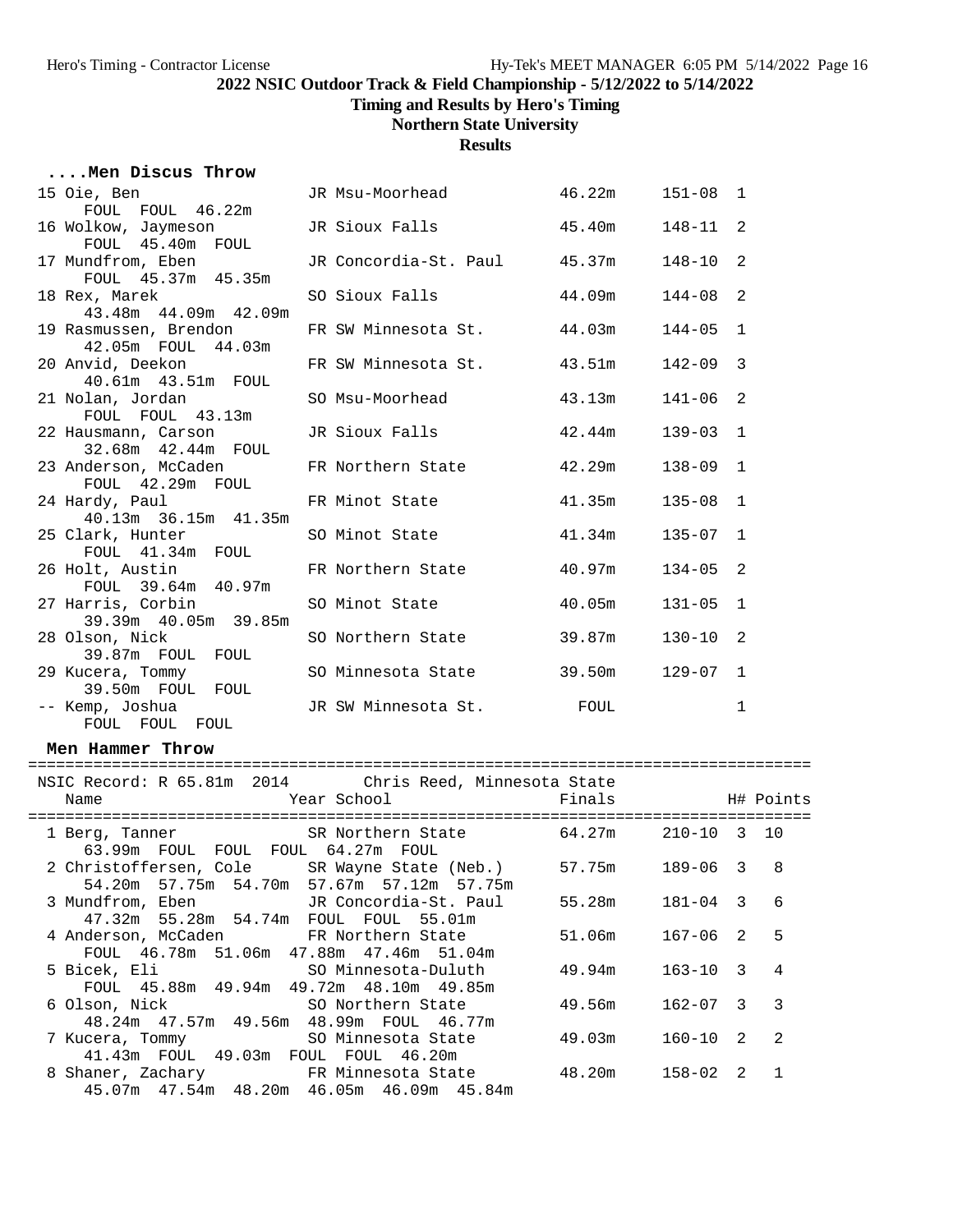**Timing and Results by Hero's Timing**

## **Northern State University**

**Results**

| Men Hammer Throw                                               |                                           |        |                           |
|----------------------------------------------------------------|-------------------------------------------|--------|---------------------------|
| 9 Naba, Bedale<br>46.80m  47.15m  48.12m  47.42m  47.55m  FOUL | SR Minnesota State 48.12m 157-10          |        | 2                         |
| 10 Swedzinski, Carl<br>47.57m  46.11m  FOUL                    | SO SW Minnesota St.                       | 47.57m | $156 - 01$<br>2           |
| 11 Sindelar, Wyatt<br>44.62m  45.01m  47.42m                   | FR Wayne State (Neb.) 47.42m              |        | $155 - 07$<br>1           |
| 12 Wolkow, Jaymeson<br>45.05m  47.20m  FOUL                    | JR Sioux Falls                            | 47.20m | $154 - 10$<br>3           |
| 13 Aguilera, Carter<br>44.96m  47.20m  FOUL                    | SO Minnesota State 47.20m                 |        | $154 - 10$<br>3           |
| 14 Fritsch, Grant<br>46.80m FOUL FOUL                          | JR Wayne State (Neb.) 46.80m              |        | 2<br>$153 - 06$           |
| 15 Orzolek, Steven<br>41.86m  42.41m  45.56m                   | JR Minnesota State 45.56m                 |        | 2<br>$149 - 06$           |
| 16 Hagan, Patrick<br>45.42m FOUL FOUL                          | SR Sioux Falls                            | 45.42m | $149 - 00$<br>2           |
| 17 Kreins, Samuel<br>45.19m FOUL 44.39m                        | JR Minot State 45.19m                     |        | 2<br>$148 - 03$           |
| 18 Quinn, Hunter<br>44.40m FOUL FOUL                           | SR Concordia-St. Paul 44.40m              |        | 3<br>$145 - 08$           |
| 19 Harris, Corbin<br>41.76m  43.74m  42.25m                    | SO Minot State                            | 43.74m | $143 - 06$<br>1           |
| 20 Clark, Hunter<br>43.19m FOUL FOUL                           | SO Minot State                            | 43.19m | 2<br>$141 - 08$           |
| 21 Rex, Marek<br>41.00m  41.47m  42.88m                        | SO Sioux Falls                            | 42.88m | $140 - 08$<br>1           |
| 22 Lorenz, Bennett<br>41.51m FOUL 42.79m                       | JR Wayne State (Neb.) 42.79m              |        | $140 - 05$<br>1           |
| 23 Hiatt, Tyler<br>41.04m FOUL 42.52m                          | FR Sioux Falls                            | 42.52m | $139 - 06$<br>$\mathbf 1$ |
| 24 Cook, Colton<br>38.81m FOUL 40.31m                          | SO Msu-Moorhead                           | 40.31m | $132 - 03$<br>1           |
| 25 Larson, Keegan<br>39.83m FOUL FOUL                          | JR Concordia-St. Paul 39.83m              |        | $130 - 08$<br>1           |
| 26 Anvid, Deekon<br>FOUL 36.89m FOUL                           | FR SW Minnesota St. 36.89m                |        | $121 - 00$<br>1           |
| -- Elge, Daniel<br>FOUL FOUL FOUL                              | FR Wayne State (Neb.) FOUL                |        | 1                         |
| -- Stutzman, Brody                                             | FR Wayne State (Neb.) FOUL                |        | $\mathbf 1$               |
| FOUL FOUL FOUL<br>-- Hudson, Nick                              | JR Minnesota State                        | SCR    | 3                         |
| Men Javelin Throw                                              |                                           |        |                           |
| NSIC Record: R 65.86m 5/11/1992<br>Name                        | Jim Anderson, MSU Moorhead<br>Year School | Finals | H# Points                 |
| 1 Wu, Kevin                                                    | SR Minnesota State                        | 62.92m | $206 - 05$<br>2<br>10     |
|                                                                |                                           |        |                           |

2 Woelber, Tyl JR Augustana (S.D.)<br>2 Woelber, Tyl JR Augustana (S.D.) 59.43m 195-00 2 8

3 Nelson, Leif SO Minot State 58.23m 191-00 2 6

FOUL 60.68m 62.92m 55.71m 62.87m 60.73m

55.79m 55.04m FOUL 52.83m 55.58m 58.23m

59.43m 58.91m FOUL 48.81m 55.39m FOUL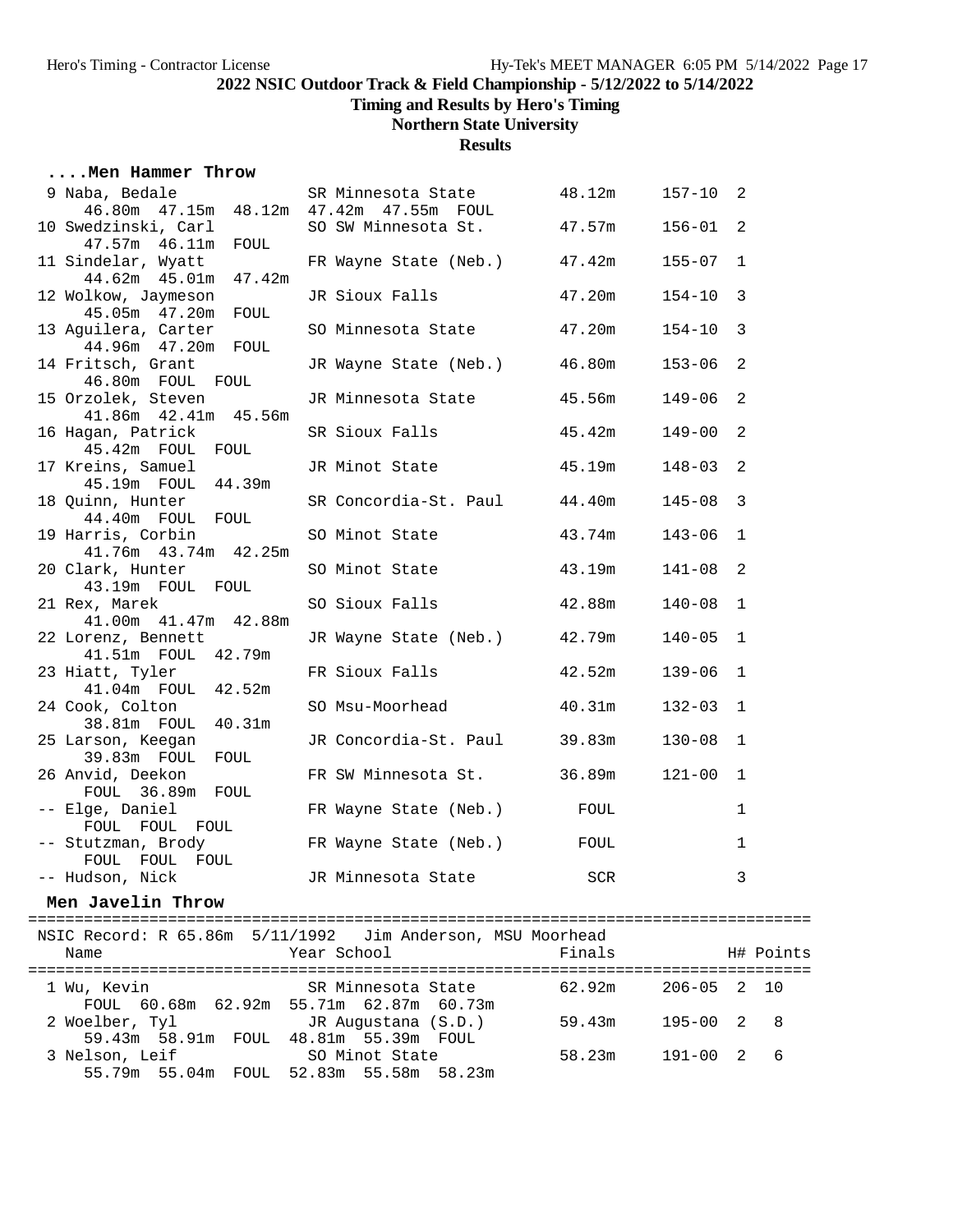**Timing and Results by Hero's Timing**

## **Northern State University**

**Results**

## **....Men Javelin Throw**

|                                                                        | 4 Kovash, Dillan JR U-Mary<br>41.68m 48.30m 51.69m 46.87m 53.06m 56.21m                      | 56.21m  184-05  2  5 |              |                |
|------------------------------------------------------------------------|----------------------------------------------------------------------------------------------|----------------------|--------------|----------------|
|                                                                        |                                                                                              |                      |              |                |
|                                                                        | 5 Decker, Denver FR Sioux Falls 50.17m 164-07 1<br>37.21m 45.24m 38.49m 44.03m 44.39m 50.17m |                      |              | $\overline{4}$ |
|                                                                        |                                                                                              |                      |              |                |
|                                                                        | 6 Brandt, Alex               FR Wayne State (Neb.)       48.45m                              |                      | $158 - 11$ 2 | $\overline{3}$ |
|                                                                        | 46.28m  44.96m  41.58m  46.45m  41.03m  48.45m                                               |                      |              |                |
| 7 Bittenbender, Austin SR Upper Iowa                                   |                                                                                              | $46.94m$ $154-00$ 2  |              | $\overline{a}$ |
|                                                                        | 44.14m  46.52m  42.41m  46.42m  46.94m  FOUL                                                 |                      |              |                |
| 8 Davis, Aaron 17 JR U-Mary<br>45.30m 45.49m 43.54m FOUL 40.41m 45.43m | JR U-Mary                                                                                    | 45.49m               | $149 - 03$ 2 | $\mathbf{1}$   |
|                                                                        |                                                                                              |                      |              |                |
|                                                                        | 9 Nelson, Isaiah SR SW Minnesota St. 45.28m 148-07 1                                         |                      |              |                |
| 45.28m  41.49m  40.50m  44.22m  FOUL  FOUL                             |                                                                                              |                      |              |                |
| 10 Conrad, Macklin                                                     | SR Upper Iowa 44.26m                                                                         |                      | $145 - 02$ 2 |                |
| 44.26m  43.21m  40.93m                                                 |                                                                                              |                      |              |                |
| 11 Hunt, Avery                                                         | SR Minnesota-Duluth 43.98m                                                                   |                      | $144 - 03$ 1 |                |
| FOUL 41.73m 43.98m                                                     |                                                                                              |                      |              |                |
|                                                                        | 12 Feist, Cullen SO Concordia-St. Paul 43.48m 142-08 1                                       |                      |              |                |
| 43.48m 39.39m 43.10m                                                   |                                                                                              |                      |              |                |
| 13 Gallegos, Diego                                                     | FR Northern State 42.43m                                                                     |                      | $139 - 02$ 1 |                |
| 41.33m  42.43m  39.96m                                                 |                                                                                              |                      |              |                |
| 14 Rex, Marek                                                          | SO Sioux Falls                                                                               | 42.26m               | $138 - 08$ 1 |                |
| 42.26m FOUL FOUL                                                       |                                                                                              |                      |              |                |
| 15 Durnin, Nick                                                        | JR Minnesota State 42.21m                                                                    |                      | $138 - 06$ 2 |                |
| 38.85m 40.66m 42.21m                                                   |                                                                                              |                      |              |                |
| 16 Lilly, Noah<br>38.34m 41.13m 41.35m                                 | SR Wayne State (Neb.) 41.35m                                                                 |                      | $135 - 08$ 1 |                |
|                                                                        |                                                                                              |                      |              |                |
| 17 Lear, Nathan                                                        | FR SW Minnesota St. 39.82m                                                                   |                      | $130 - 08$ 1 |                |
| 39.71m 39.82m 37.88m                                                   |                                                                                              |                      |              |                |
| 18 Hausmann, Carson                                                    | JR Sioux Falls 39.62m                                                                        |                      | $130 - 00$ 1 |                |
| 39.62m  FOUL  37.25m                                                   |                                                                                              |                      |              |                |
|                                                                        | 19 Holt, Austin FR Northern State 34.20m                                                     |                      | $112 - 02$ 1 |                |
| 34.20m 31.89m 31.78m                                                   |                                                                                              |                      |              |                |

#### **Decathlon: #1 Men 100 Meter Dash Decathlon**

| Name                    | Year School           | Finals     |     |                | Wind H# Points |
|-------------------------|-----------------------|------------|-----|----------------|----------------|
| 1 Erick, Calder         | FR Concordia-St. Paul | 11.13      | 0.5 | - 2.           | 832            |
| 2 Johnson, Arik         | SR Concordia-St. Paul | 11.39      | 0.7 | $\overline{1}$ | 776            |
| 3 Larson, Colby         | FR Msu-Moorhead       | 11.51      | 0.5 | $\mathcal{L}$  | 750            |
| 4 Lilly, Noah           | SR Wayne State (Neb.) | 11.58      | 0.7 | $\mathbf{1}$   | 736            |
| 5 Brandt, Alex          | FR Wayne State (Neb.) | 11.70      | 0.7 | $\mathbf{1}$   | 711            |
| 6 Willis, Jackson       | FR Northern State     | 11.71      | 0.5 | 2              | 709            |
| 7 Hauver, Josh          | SO Concordia-St. Paul | 11.77      | 0.5 | $\mathcal{L}$  | 697            |
| 8 Enders, Peyton        | SO Concordia-St. Paul | 11.95      | 0.7 | $\overline{1}$ | 661            |
| 9 Kucera, Kyle          | SO Minnesota-Duluth   | 11.97      | 0.7 | $\mathbf{1}$   | 657            |
| 10 Dilly, Blain         | SO SW Minnesota St.   | 12.04      | 0.5 | 2              | 643            |
| 11 Juengst, Sean        | FR Northern State     | 12.09      | 0.5 | $\overline{2}$ | 633            |
| 12 Stevenson, Malakhi   | FR U-Mary             | 12.35      | 0.5 | 2              | 584            |
| 13 Bittenbender, Austin | SR Upper Iowa         | 12.38      | 0.7 |                | 578            |
| -- Tordsen, Jakob       | SR Concordia-St. Paul | <b>SCR</b> | 0.5 | 2              |                |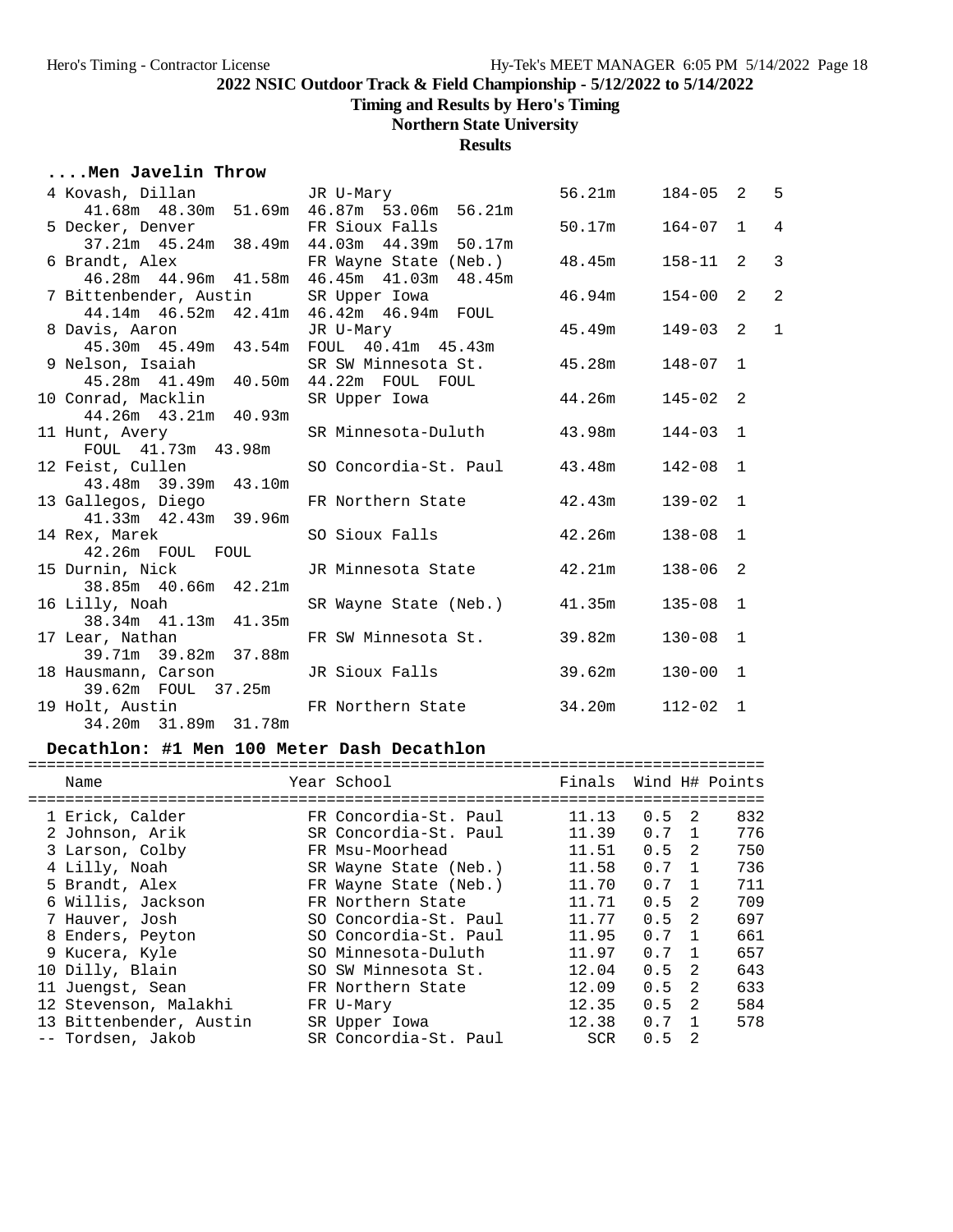## **Timing and Results by Hero's Timing**

## **Northern State University**

**Results**

#### **Decathlon: #5 Men 400 Meter Dash Decathlon**

| Name                                         | Year School and the control of the control of the control of the control of the control of the control of the c | Finals H# Points      |              |     |
|----------------------------------------------|-----------------------------------------------------------------------------------------------------------------|-----------------------|--------------|-----|
|                                              |                                                                                                                 |                       |              |     |
| 1 Erick, Calder                              | FR Concordia-St. Paul                                                                                           | 52.24                 | 2            | 714 |
| 2 Bittenbender, Austin                       | SR Upper Iowa                                                                                                   | 52.33                 | $\mathbf{1}$ | 710 |
| 3 Hauver, Josh                               | SO Concordia-St. Paul 53.34                                                                                     |                       | $\mathbf{1}$ | 667 |
| 4 Willis, Jackson                            | FR Northern State                                                                                               | 53.65                 | 2            | 654 |
| 5 Johnson, Arik                              | SR Concordia-St. Paul                                                                                           | 53.89                 | 2            | 644 |
| 6 Brandt, Alex                               | FR Wayne State (Neb.)                                                                                           | 54.45                 | 2            | 621 |
| 7 Juengst, Sean                              | FR Northern State                                                                                               | 54.47                 | $\mathbf{1}$ | 620 |
| 8 Kucera, Kyle                               | SO Minnesota-Duluth                                                                                             | 54.52                 | 2            | 618 |
| 9 Lilly, Noah                                | SR Wayne State (Neb.)                                                                                           | 54.54                 | 2            | 617 |
| 10 Enders, Peyton                            | SO Concordia-St. Paul 54.79                                                                                     |                       | $\mathbf{1}$ | 607 |
| 11 Larson, Colby                             | FR Msu-Moorhead                                                                                                 | 55.13                 | $\mathbf{1}$ | 594 |
| 12 Stevenson, Malakhi                        | FR U-Mary                                                                                                       | 56.17                 | $\mathbf{1}$ | 553 |
| 13 Dilly, Blain                              | SO SW Minnesota St.                                                                                             | 56.62                 | 2            | 535 |
| -- Tordsen, Jakob                            | SR Concordia-St. Paul                                                                                           | SCR                   | 2            |     |
| Decathlon: #10 Men 1500 Meter Dash Decathlon |                                                                                                                 |                       |              |     |
|                                              |                                                                                                                 |                       |              |     |
| Name                                         | Year School                                                                                                     | Finals Points         |              |     |
|                                              |                                                                                                                 |                       |              |     |
| 1 Enders, Peyton                             | SO Concordia-St. Paul 4:39.05                                                                                   |                       |              | 686 |
| 2 Willis, Jackson                            | FR Northern State 4:48.01                                                                                       |                       |              | 631 |
| 3 Juengst, Sean                              | FR Northern State 4:49.85                                                                                       |                       | 620          |     |
| 4 Stevenson, Malakhi                         | FR U-Mary                                                                                                       | 4:58.70               | 567          |     |
| 5 Brandt, Alex                               | FR Wayne State (Neb.) 5:02.83                                                                                   |                       | 544          |     |
| 6 Lilly, Noah                                | SR Wayne State (Neb.) 5:04.01                                                                                   |                       |              | 537 |
| 7 Larson, Colby                              | FR Msu-Moorhead                                                                                                 | 5:07.91               |              | 515 |
| 8 Kucera, Kyle                               | SO Minnesota-Duluth                                                                                             | 5:09.43               |              | 507 |
| 9 Bittenbender, Austin                       | SR Upper Iowa                                                                                                   | 5:10.49               |              | 501 |
| 10 Erick, Calder                             | FR Concordia-St. Paul                                                                                           | 5:12.82               |              | 488 |
| 11 Johnson, Arik                             | SR Concordia-St. Paul                                                                                           | 5:20.77               |              | 446 |
|                                              |                                                                                                                 |                       |              |     |
|                                              |                                                                                                                 |                       |              |     |
| 12 Hauver, Josh                              | SO Concordia-St. Paul                                                                                           | 5:24.32               |              | 428 |
| 13 Dilly, Blain<br>-- Tordsen, Jakob         | SO SW Minnesota St.<br>SR Concordia-St. Paul                                                                    | 6:09.92<br><b>SCR</b> |              | 225 |

#### **Decathlon: #6 Men 110 Meter Hurdles Decathlon**

| Name                    | Year School           | Finals Wind H# Points |       |                |     |
|-------------------------|-----------------------|-----------------------|-------|----------------|-----|
| 1 Erick, Calder         | FR Concordia-St. Paul | 15.30                 | 5.5   | 4              | 814 |
| 2 Brandt, Alex          | FR Wayne State (Neb.) | 15.75                 | 7.5 3 |                | 761 |
| 3 Johnson, Arik         | SR Concordia-St. Paul | 15.92                 | 5.5   | 4              | 742 |
| 4 Lilly, Noah           | SR Wayne State (Neb.) | 15.96                 | 5.5   | $\overline{4}$ | 737 |
| 5 Stevenson, Malakhi    | FR U-Mary             | 16.67                 | 7.5   | 3              | 659 |
| 6 Hauver, Josh          | SO Concordia-St. Paul | 17.08                 | 5.0   | $\mathcal{L}$  | 616 |
| 7 Willis, Jackson       | FR Northern State     | 17.37                 | 5.0   | $\overline{2}$ | 586 |
| 8 Larson, Colby         | FR Msu-Moorhead       | 17.50                 | 4.3   | $\overline{1}$ | 573 |
| 9 Enders, Peyton        | SO Concordia-St. Paul | 17.52                 | 7.5 3 |                | 571 |
| 10 Kucera, Kyle         | SO Minnesota-Duluth   | 17.78                 | 5.0   | $\mathcal{L}$  | 545 |
| 11 Bittenbender, Austin | SR Upper Iowa         | 18.14                 | 4.3   | $\overline{1}$ | 511 |
| 12 Juengst, Sean        | FR Northern State     | 18.25                 | 4.3   | $\overline{1}$ | 500 |
| 13 Dilly, Blain         | SO SW Minnesota St.   | 21.89                 | 7.5   | 3              | 215 |
| -- Tordsen, Jakob       | SR Concordia-St. Paul | <b>SCR</b>            | 5.5   | 4              |     |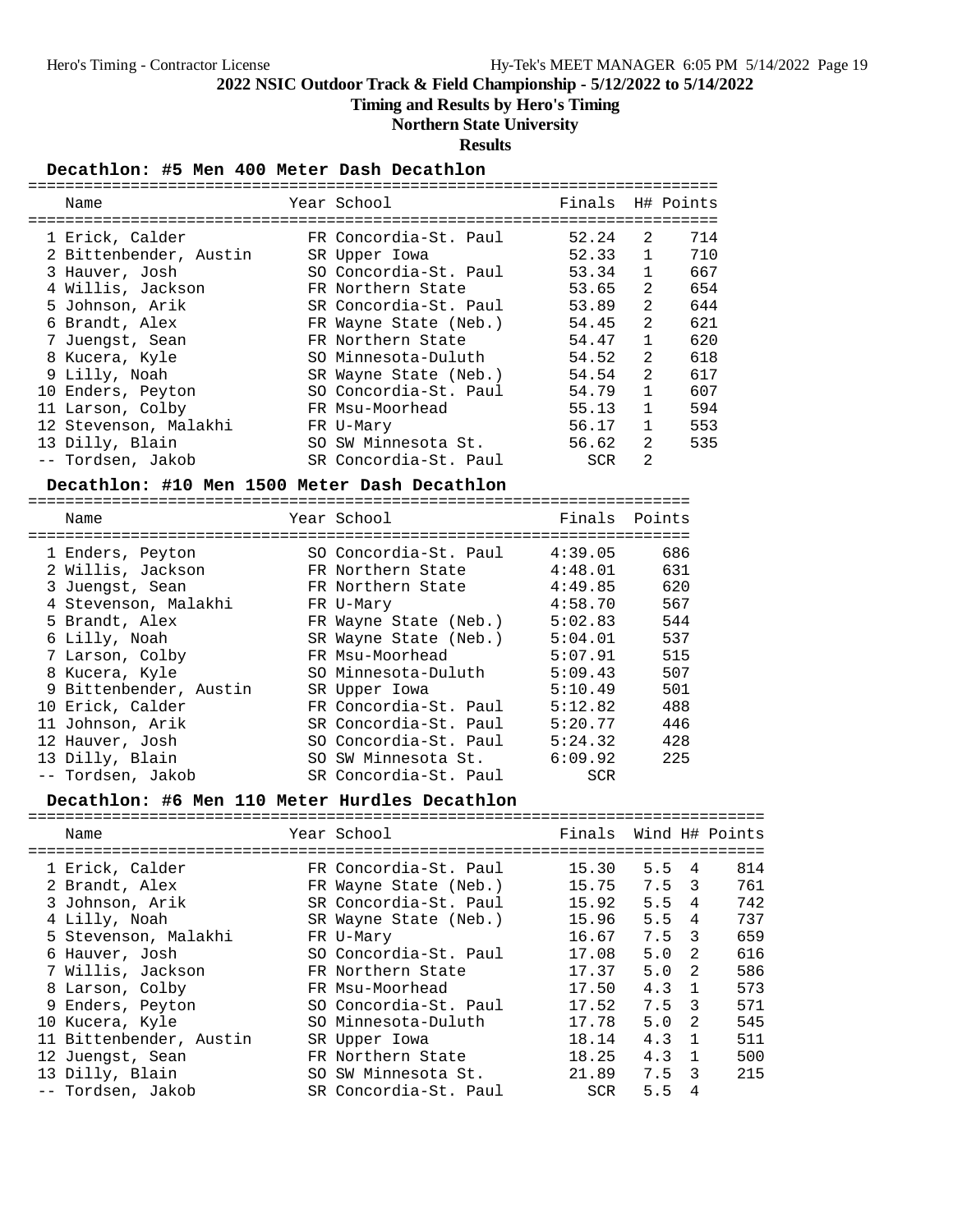**Timing and Results by Hero's Timing**

# **Northern State University**

**Results**

## **Decathlon: #4 Men High Jump Decathlon**

|  | 1 Brandt, Alex 6-04.25 FR Wayne State (Neb.) 1.94m 6-04.25 2                              |  |  |  |  |  |  |  |                |       |                   | 749 |       |
|--|-------------------------------------------------------------------------------------------|--|--|--|--|--|--|--|----------------|-------|-------------------|-----|-------|
|  | 1.46 1.49 1.52 1.55 1.58 1.61 1.64 1.67 1.70 1.73 1.76 1.79 1.82 1.85 1.88 1.91 1.94 1.97 |  |  |  |  |  |  |  |                |       |                   |     |       |
|  |                                                                                           |  |  |  |  |  |  |  |                |       |                   |     | O XXX |
|  | 2 Lilly, Noah SR Wayne State (Neb.) 1.88m 6-02.00 1                                       |  |  |  |  |  |  |  |                |       |                   | 696 |       |
|  | 1.46 1.49 1.52 1.55 1.58 1.61 1.64 1.67 1.70 1.73 1.76 1.79 1.82 1.85 1.88 1.91           |  |  |  |  |  |  |  |                |       |                   |     |       |
|  |                                                                                           |  |  |  |  |  |  |  |                |       |                   |     |       |
|  | 3 Juengst, Sean FR Northern State 1.82m 5-11.50 2 644                                     |  |  |  |  |  |  |  |                |       |                   |     |       |
|  | 1.46 1.49 1.52 1.55 1.58 1.61 1.64 1.67 1.70 1.73 1.76 1.79 1.82 1.85                     |  |  |  |  |  |  |  |                |       |                   |     |       |
|  | PPP PPP PPP PPP PPP PPP PPP PPP 0 0 0 XXO XXO XXX                                         |  |  |  |  |  |  |  |                |       |                   |     |       |
|  | 4 Willis, Jackson KR Northern State                                                       |  |  |  |  |  |  |  |                | 1.79m | $5 - 10.50$ 2 619 |     |       |
|  | 1.46 1.49 1.52 1.55 1.58 1.61 1.64 1.67 1.70 1.73 1.76 1.79 1.82                          |  |  |  |  |  |  |  |                |       |                   |     |       |
|  | PPP PPP PPP PPP PPP PPP PPP PPP XO O XO XO XXX                                            |  |  |  |  |  |  |  |                |       |                   |     |       |
|  | 4 Stevenson, Malakhi KR U-Mary 1.79m 5-10.50 2 619                                        |  |  |  |  |  |  |  |                |       |                   |     |       |
|  | 1.46 1.49 1.52 1.55 1.58 1.61 1.64 1.67 1.70 1.73 1.76 1.79 1.82                          |  |  |  |  |  |  |  |                |       |                   |     |       |
|  | PPP PPP PPP PPP PPP PPP PPP PPP 0 XO XO 0 XXX                                             |  |  |  |  |  |  |  |                |       |                   |     |       |
|  | 4 Larson, Colby FR Msu-Moorhead 1.79m                                                     |  |  |  |  |  |  |  |                |       | $5 - 10.50$ 2     | 619 |       |
|  | 1.46 1.49 1.52 1.55 1.58 1.61 1.64 1.67 1.70 1.73 1.76 1.79 1.82                          |  |  |  |  |  |  |  |                |       |                   |     |       |
|  | PPP PPP PPP PPP PPP PPP PPP XXO                                                           |  |  |  |  |  |  |  | O XO XXO O XXX |       |                   |     |       |
|  | 7 Johnson, Arik SR Concordia-St. Paul 1.76m 5-09.25 2                                     |  |  |  |  |  |  |  |                |       |                   | 593 |       |
|  | 1.46 1.49 1.52 1.55 1.58 1.61 1.64 1.67 1.70 1.73 1.76 1.79                               |  |  |  |  |  |  |  |                |       |                   |     |       |
|  | PPP PPP PPP PPP PPP PPP PPP PPP 0 0 0 XXX                                                 |  |  |  |  |  |  |  |                |       |                   |     |       |
|  | 7 Enders, Peyton 50 Concordia-St. Paul 1.76m 5-09.25 1                                    |  |  |  |  |  |  |  |                |       |                   | 593 |       |
|  | 1.46 1.49 1.52 1.55 1.58 1.61 1.64 1.67 1.70 1.73 1.76 1.79                               |  |  |  |  |  |  |  |                |       |                   |     |       |
|  | PPP PPP PPP PPP PPP PPP 0 0 0 0 XXO XXX                                                   |  |  |  |  |  |  |  |                |       |                   |     |       |
|  | 7 Bittenbender, Austin SR Upper Iowa                                                      |  |  |  |  |  |  |  |                | 1.76m | $5 - 09.25$ 1     | 593 |       |
|  | 1.46 1.49 1.52 1.55 1.58 1.61 1.64 1.67 1.70 1.73 1.76 1.79                               |  |  |  |  |  |  |  |                |       |                   |     |       |
|  | PPP PPP PPP PPP PPP PPP PPP PPP XXO XO XO XXX                                             |  |  |  |  |  |  |  |                |       |                   |     |       |
|  | 10 Dilly, Blain SO SW Minnesota St. 1.73m                                                 |  |  |  |  |  |  |  |                |       | $5 - 08.00$ 1     | 569 |       |
|  | 1.46 1.49 1.52 1.55 1.58 1.61 1.64 1.67 1.70 1.73 1.76                                    |  |  |  |  |  |  |  |                |       |                   |     |       |
|  | PPP PPP XO PPP 0 0 0 0 0 XXO XXX                                                          |  |  |  |  |  |  |  |                |       |                   |     |       |
|  |                                                                                           |  |  |  |  |  |  |  |                |       |                   | 520 |       |
|  | 1.46 1.49 1.52 1.55 1.58 1.61 1.64 1.67 1.70                                              |  |  |  |  |  |  |  |                |       |                   |     |       |
|  | PPP PPP PPP PPP 0 XO 0 XXO XXX                                                            |  |  |  |  |  |  |  |                |       |                   |     |       |
|  |                                                                                           |  |  |  |  |  |  |  |                |       |                   | 520 |       |
|  | 1.46 1.49 1.52 1.55 1.58 1.61 1.64 1.67 1.70                                              |  |  |  |  |  |  |  |                |       |                   |     |       |
|  | PPP PPP PPP PPP 0 0 0 0 XXX                                                               |  |  |  |  |  |  |  |                |       |                   |     |       |
|  | 11 Erick, Calder FR Concordia-St. Paul 1.67m 5-05.75 1                                    |  |  |  |  |  |  |  |                |       |                   | 520 |       |
|  | 1.46 1.49 1.52 1.55 1.58 1.61 1.64 1.67 1.70                                              |  |  |  |  |  |  |  |                |       |                   |     |       |
|  | PPP PPP PPP PPP PPP PPP 0 0 XXX                                                           |  |  |  |  |  |  |  |                |       |                   |     |       |
|  | Decathlon: #8 Men Pole Vault Decathlon                                                    |  |  |  |  |  |  |  |                |       |                   |     |       |
|  |                                                                                           |  |  |  |  |  |  |  |                |       |                   |     |       |

| Name                                                                         | Year School                                                                                               | Finals             | Points |
|------------------------------------------------------------------------------|-----------------------------------------------------------------------------------------------------------|--------------------|--------|
| 1 Lilly, Noah<br>$\Omega$<br>$\overline{P}$                                  | SR Wayne State (Neb.) 4.48m 14-08.25<br>3.68 3.78 3.88 3.98 4.08 4.18 4.28 4.38 4.48 4.58<br>OPXOXOXO OXO | xxx                | 754    |
| 2 Kucera, Kyle<br>3.68 3.78 3.88 3.98 4.08 4.18<br>$\Omega$<br>$\Omega$<br>P | SO Minnesota-Duluth<br>xxx<br>XO                                                                          | $4.08m$ $13-04.50$ | 640    |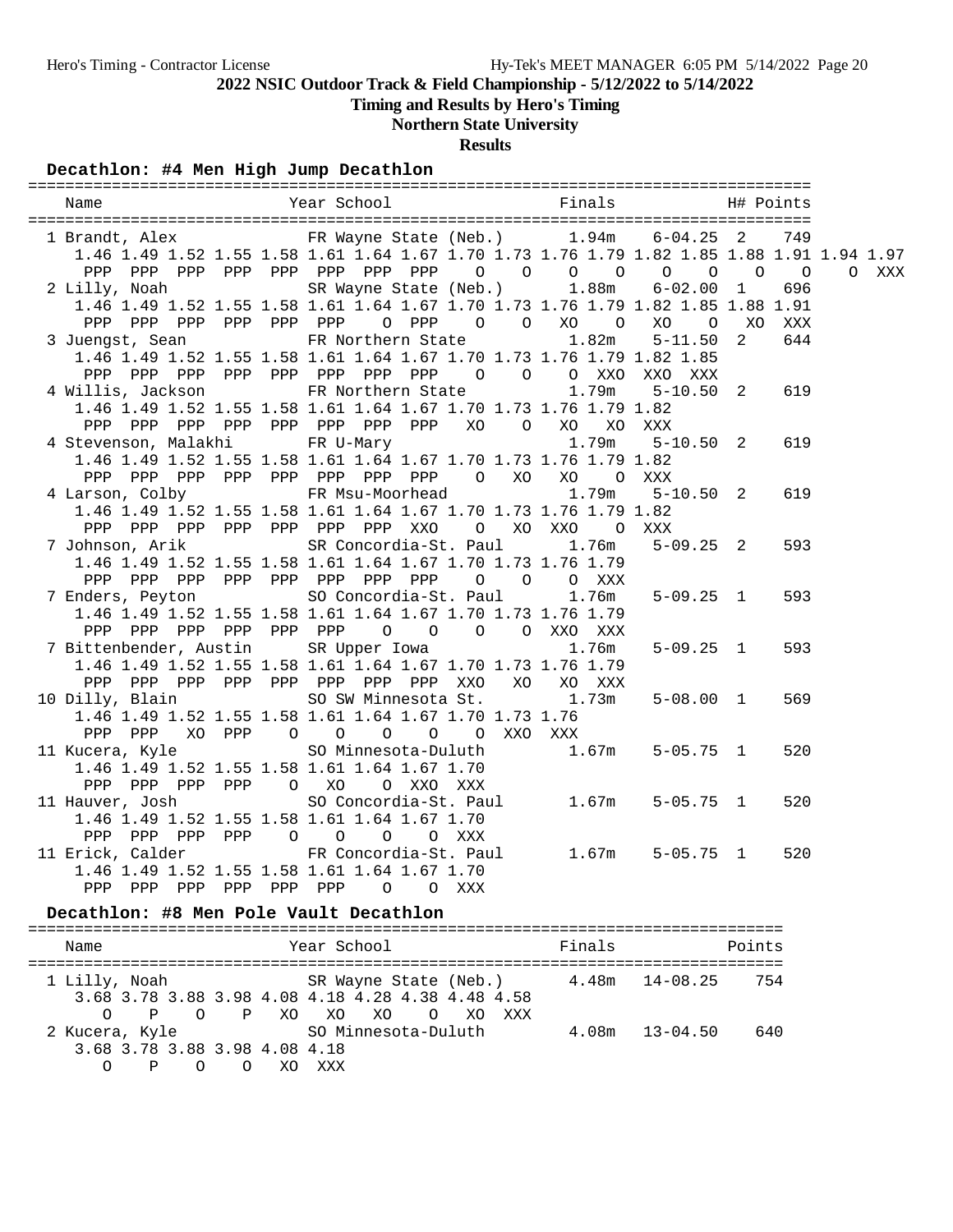**Timing and Results by Hero's Timing**

# **Northern State University**

**Results**

| Decathlon: #8 Men Pole Vault Decathlon                               |                                                                              |    |                         |     |  |  |  |  |
|----------------------------------------------------------------------|------------------------------------------------------------------------------|----|-------------------------|-----|--|--|--|--|
|                                                                      | 3 Johnson, Arik               SR Concordia-St. Paul         3.88m   12-08.75 |    |                         | 584 |  |  |  |  |
| 3.48 3.58 3.68 3.78 3.88 3.98                                        |                                                                              |    |                         |     |  |  |  |  |
| 0 0 0 XO XO XXX                                                      |                                                                              |    |                         |     |  |  |  |  |
|                                                                      | 4 Willis, Jackson FR Northern State 3.78m 12-04.75                           |    |                         | 557 |  |  |  |  |
| 3.28 3.38 3.48 3.58 3.68 3.78 3.88                                   |                                                                              |    |                         |     |  |  |  |  |
| 0 0 0 0 0 XXX<br>XO                                                  |                                                                              |    |                         |     |  |  |  |  |
|                                                                      | 5 Hauver, Josh SO Concordia-St. Paul 3.68m 12-00.75                          |    |                         | 530 |  |  |  |  |
| 3.38 3.48 3.58 3.68 3.78                                             |                                                                              |    |                         |     |  |  |  |  |
| 0 0 0 0 XXX                                                          |                                                                              |    |                         |     |  |  |  |  |
|                                                                      | 6 Juengst, Sean FR Northern State 3.48m 11-05.00                             |    |                         | 477 |  |  |  |  |
| 2.98 3.08 3.18 3.28 3.38 3.48 3.58                                   |                                                                              |    |                         |     |  |  |  |  |
| 0 0 0 0 0 XO XXX                                                     |                                                                              |    |                         |     |  |  |  |  |
|                                                                      | 7 Enders, Peyton 50 Concordia-St. Paul 3.38m 11-01.00                        |    |                         | 451 |  |  |  |  |
| 2.78 2.88 2.98 3.08 3.18 3.28 3.38 3.48                              |                                                                              |    |                         |     |  |  |  |  |
| XO O O O O O XXX<br>$\circ$                                          |                                                                              |    |                         |     |  |  |  |  |
|                                                                      | 7 Brandt, Alex FR Wayne State (Neb.) 3.38m 11-01.00                          |    |                         | 451 |  |  |  |  |
| 2.58 2.88 2.98 3.08 3.18 3.28 3.38 3.48                              |                                                                              |    |                         |     |  |  |  |  |
| $\begin{matrix} 0 & 0 & 0 & 0 & 0 & 0 & 0 & \text{XXX} \end{matrix}$ |                                                                              |    |                         |     |  |  |  |  |
| 9 Stevenson, Malakhi FR U-Mary                                       |                                                                              |    | 3.28m 10-09.00          | 426 |  |  |  |  |
| 2.58 2.68 2.78 2.88 2.98 3.08 3.18 3.28 3.38                         |                                                                              |    |                         |     |  |  |  |  |
| 0 P O O O O XXO O XXX                                                |                                                                              |    |                         |     |  |  |  |  |
| 10 Larson, Colby                 FR Msu-Moorhead                     |                                                                              |    | 3.08m 10-01.25          | 376 |  |  |  |  |
| 2.98 3.08 3.18                                                       |                                                                              |    |                         |     |  |  |  |  |
| O O XXX                                                              |                                                                              |    |                         |     |  |  |  |  |
|                                                                      | 11 Dilly, Blain (SO SW Minnesota St. 2.98m 9-09.25                           |    |                         | 352 |  |  |  |  |
| 2.38 2.48 2.58 2.68 2.78 2.88 2.98 3.08                              |                                                                              |    |                         |     |  |  |  |  |
| O P O P O P XXO XXX                                                  |                                                                              |    |                         |     |  |  |  |  |
| 12 Bittenbender, Austin SR Upper Iowa                                |                                                                              |    | $2.78m$ $9-01.50$ $305$ |     |  |  |  |  |
| 2.38 2.48 2.58 2.68 2.78 2.88<br>O P O XXO O XXX                     |                                                                              |    |                         |     |  |  |  |  |
|                                                                      |                                                                              | NH |                         |     |  |  |  |  |
| 3.68                                                                 | -- Erick, Calder FR Concordia-St. Paul                                       |    |                         |     |  |  |  |  |
|                                                                      |                                                                              |    |                         |     |  |  |  |  |

XXX

## **Decathlon: #2 Men Long Jump Decathlon**

| Name<br>================================                                      | Year School Show                                          |  | Finals Wind              | Points |
|-------------------------------------------------------------------------------|-----------------------------------------------------------|--|--------------------------|--------|
| 6.73m(0.2) 6.57m(0.5) 6.54m(1.1)                                              | 1 Willis, Jackson             FR Northern State           |  | $6.73m$ $0.2$ $22-01.00$ | 750    |
| $6.61m(+0.0) 6.42m(+0.0) 6.45m(+0.0)$                                         | 2 Erick, Calder               FR Concordia-St. Paul       |  | 6.61m +0.0 21-08.25      | 723    |
| 3 Stevenson, Malakhi Kantur PR U-Mary<br>$5.98m(+0.0) 6.17m(0.1) 6.33m(+0.0)$ |                                                           |  | $6.33m + 0.0$ 20-09.25   | 659    |
| $6.32m(+0.0)$ $6.32m(0.5)$ $6.27m(0.1)$                                       | 4 Brandt, Alex FR Wayne State (Neb.)                      |  | $6.32m + 0.0$ 20-09.00   | 657    |
| $6.09m(0.9) 6.27m(+0.0) F0UL$                                                 | 5 Lilly, Noah                       SR Wayne State (Neb.) |  | $6.27m + 0.0$ 20-07.00   | 646    |
| $5.80m(+0.0)$ $5.84m(0.9)$ $6.08m(0.4)$                                       | 6 Enders, Peyton SO Concordia-St. Paul                    |  | $6.08m$ $0.4$ $19-11.50$ | 604    |
| 6 Bittenbender, Austin SR Upper Iowa<br>$6.08m(+0.0) 6.05m(0.6) PASS$         |                                                           |  | $6.08m + 0.0 19-11.50$   | 604    |
| $6.00m(+0.0) 6.07m(0.7) 5.91m(0.2)$                                           | 8 Johnson, Arik SR Concordia-St. Paul                     |  | 6.07m   0.7   19-11.00   | 602    |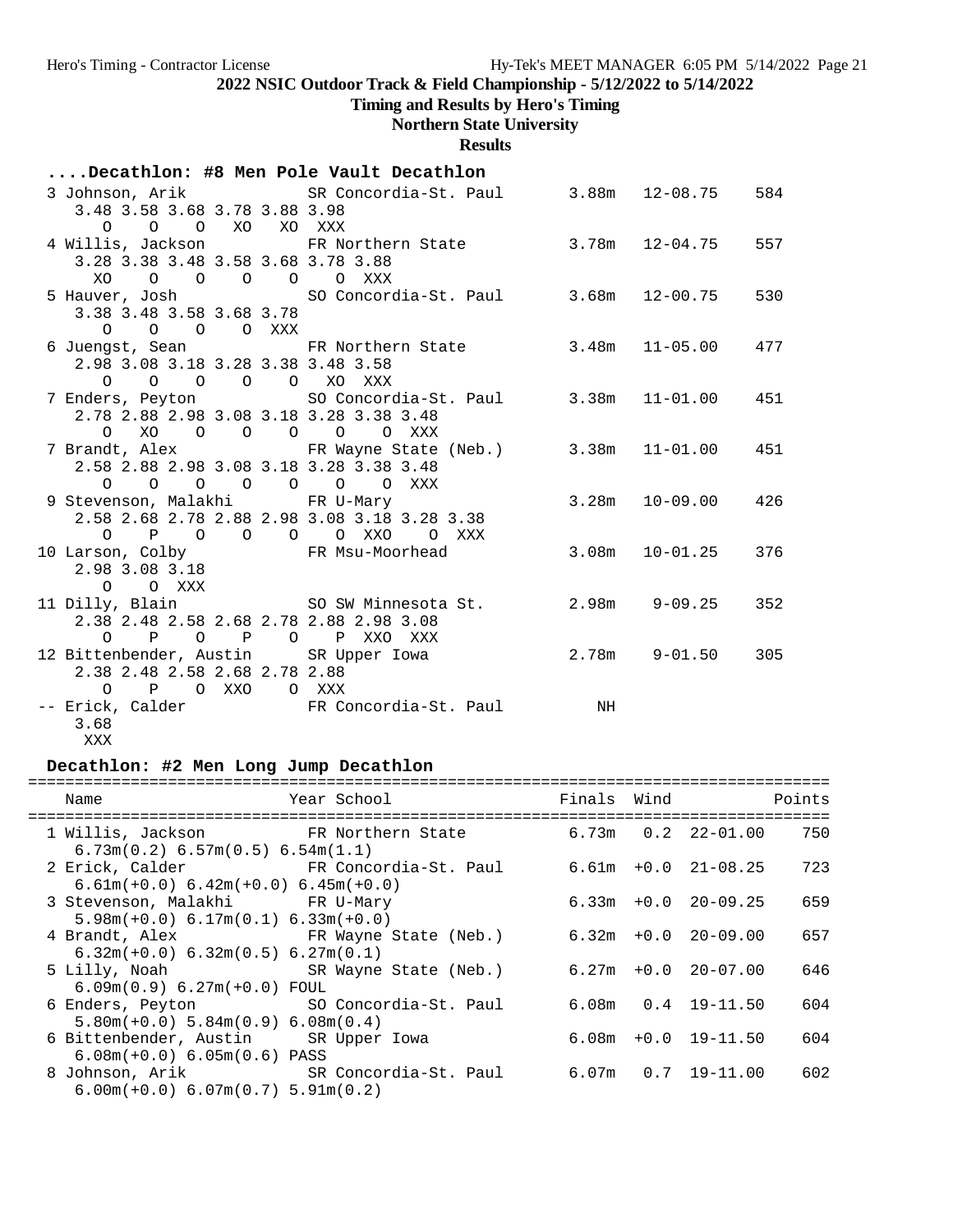**Timing and Results by Hero's Timing**

## **Northern State University**

**Results**

| Decathlon: #2 Men Long Jump Decathlon              |                                       |  |                          |     |
|----------------------------------------------------|---------------------------------------|--|--------------------------|-----|
| 9 Larson, Colby FR Msu-Moorhead                    |                                       |  | $6.05m + 0.0$ 19-10.25   | 597 |
| $5.98m(0.2)$ FOUL 6.05m(+0.0)                      |                                       |  |                          |     |
| 10 Dilly, Blain SO SW Minnesota St.                |                                       |  | $6.01m + 0.0 19 - 08.75$ | 589 |
| FOUL $5.74m(+0.0) 6.01m(+0.0)$                     |                                       |  |                          |     |
|                                                    | 11 Hauver, Josh SO Concordia-St. Paul |  | $5.98m$ $0.7$ $19-07.50$ | 582 |
| $5.68$ m $(0.3)$ $5.78$ m $(1.1)$ $5.98$ m $(0.7)$ |                                       |  |                          |     |
| 12 Juengst, Sean FR Northern State                 |                                       |  | $5.70m$ $0.2$ $18-08.50$ | 523 |
| $5.64m(+0.0)$ $5.64m(0.4)$ $5.70m(0.2)$            |                                       |  |                          |     |
|                                                    | 13 Kucera, Kyle SO Minnesota-Duluth   |  | $5.66m + 0.0$ 18-07.00   | 514 |
| $5.50m(+0.0)$ $5.64m(0.3)$ $5.66m(+0.0)$           |                                       |  |                          |     |

## **Decathlon: #3 Men Shot Put Decathlon**

| Name                                                            | Year School                              | Finals |                    | Points |
|-----------------------------------------------------------------|------------------------------------------|--------|--------------------|--------|
| 1 Bittenbender, Austin SR Upper Iowa 11.58m 38-00.00            |                                          |        |                    | 581    |
| 2 Erick, Calder FR Concordia-St. Paul<br>11.18m  11.51m  11.17m |                                          | 11.51m | 37-09.25           | 577    |
| 3 Juengst, Sean<br>FOUL 10.31m 9.72m                            | FR Northern State                        | 10.31m | $33 - 10.00$       | 504    |
| 4 Lilly, Noah<br>10.06m 10.02m 9.97m                            | SR Wayne State (Neb.) 10.06m 33-00.25    |        |                    | 489    |
| 5 Willis, Jackson<br>$8.87m$ 9.90 $m$ 8.14 $m$                  | FR Northern State                        | 9.90m  | $32 - 05.75$       | 480    |
| 6 Kucera, Kyle<br>8.41m 9.59m 9.69m                             | SO Minnesota-Duluth                      |        | $9.69m$ $31-09.50$ | 467    |
| 6 Hauver, Josh<br>$9.59m$ $9.69m$ $9.44m$                       | SO Concordia-St. Paul                    | 9.69m  | $31 - 09.50$       | 467    |
| 8 Brandt, Alex<br>8.82m 9.66m FOUL                              | FR Wayne State (Neb.)                    | 9.66m  | $31 - 08.50$       | 465    |
| 9 Stevenson, Malakhi<br>$9.58m$ 7.27m 8.33m                     | FR U-Mary                                | 9.58m  | $31 - 05.25$       | 460    |
| 10 Johnson, Arik<br>FOUL 9.16m 8.96m                            | SR Concordia-St. Paul                    | 9.16m  | $30 - 00.75$       | 435    |
| 11 Larson, Colby<br>8.84m 8.14m 8.81m                           | FR Msu-Moorhead                          | 8.84m  | $29 - 00.00$       | 416    |
| 12 Dilly, Blain<br>8.03m 8.57m 8.81m                            | SO SW Minnesota St.                      | 8.81m  | $28 - 11.00$       | 414    |
| 13 Enders, Peyton<br>8.49m 8.39m 8.66m                          | SO Concordia-St. Paul $8.66m$ $28-05.00$ |        |                    | 406    |

#### Decathlon: #7 Men Discus Throw Decathlon

| Name                                           | Year School           | Finals |            | Points |
|------------------------------------------------|-----------------------|--------|------------|--------|
| 1 Stevenson, Malakhi<br>29.75m 32.84m FOUL     | FR U-Mary             | 32.84m | $107 - 09$ | 521    |
| 2 Bittenbender, Austin<br>29.59m 28.24m 31.50m | SR Upper Iowa         | 31.50m | $103 - 04$ | 494    |
| 3 Erick, Calder<br>29.37m 29.03m<br>FOUL.      | FR Concordia-St. Paul | 29.37m | $96 - 04$  | 452    |
| 4 Juengst, Sean<br>FOUL 27.68m<br>20.69m       | FR Northern State     | 27.68m | $90 - 10$  | 419    |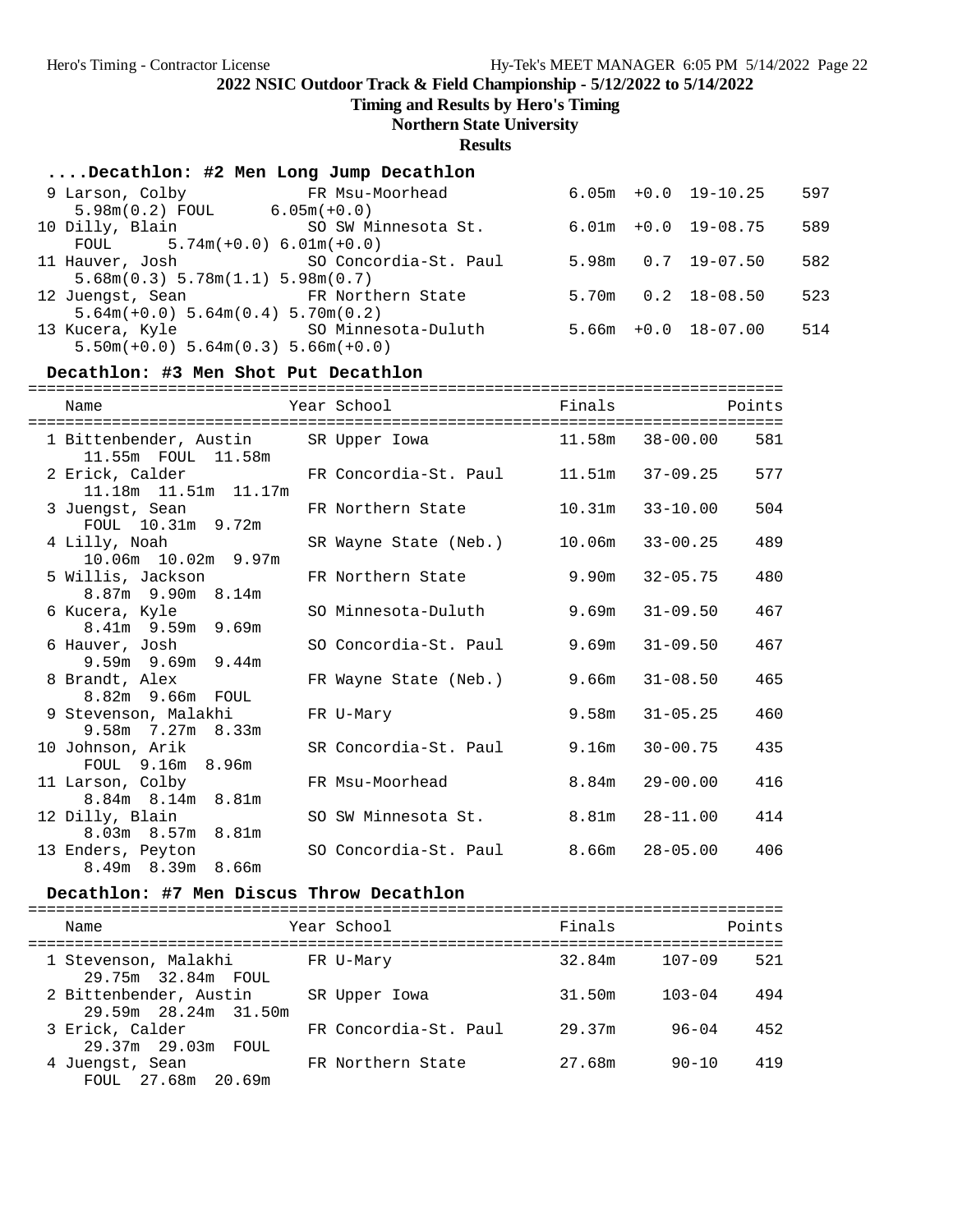**Timing and Results by Hero's Timing**

## **Northern State University**

**Results**

## **....Decathlon: #7 Men Discus Throw Decathlon**

| 5 Brandt, Alex<br>24.50m 27.17m FOUL                             | FR Wayne State (Neb.) | 27.17m | 89-02     | 409 |
|------------------------------------------------------------------|-----------------------|--------|-----------|-----|
| 6 Hauver, Josh                                                   | SO Concordia-St. Paul | 26.10m | 85-07     | 388 |
| 18.76m 26.10m 21.52m<br>7 Willis, Jackson                        | FR Northern State     | 24.64m | 80-10     | 360 |
| 18.80m  24.64m  FOUL<br>8 Lilly, Noah                            | SR Wayne State (Neb.) | 23.13m | 75-11     | 331 |
| FOUL 22.80m 23.13m<br>9 Dilly, Blain                             | SO SW Minnesota St.   | 22.30m | $73 - 02$ | 315 |
| 22.30m 17.55m FOUL<br>10 Johnson, Arik                           | SR Concordia-St. Paul | 22.24m | 72-11     | 314 |
| FOUL 22.24m 18.80m<br>11 Kucera, Kyle                            | SO Minnesota-Duluth   | 20.65m | $67 - 09$ | 284 |
| FOUL 17.48m 20.65m<br>12 Enders, Peyton                          | SO Concordia-St. Paul | 19.92m | 65-04     | 271 |
| 16.76m 16.08m 19.92m<br>13 Larson, Colby<br>13.57m 14.07m 17.28m | FR Msu-Moorhead       | 17.28m | $56 - 08$ | 222 |
|                                                                  |                       |        |           |     |

#### **Decathlon: #9 Men Javelin Throw Decathlon**

| Name                                                                             | Year School                         | _________________________________<br>Finals |               | Points |
|----------------------------------------------------------------------------------|-------------------------------------|---------------------------------------------|---------------|--------|
| 1 Bittenbender, Austin SR Upper Iowa 48.11m 157-10<br>$41.86m$ $39.51m$ $48.11m$ |                                     |                                             |               | 561    |
| 2 Erick, Calder FR Concordia-St. Paul 45.44m 149-01<br>45.44m  43.53m  FOUL      |                                     |                                             |               | 521    |
| 3 Brandt, Alex<br>40.54m  44.63m  43.19m                                         | FR Wayne State (Neb.) 44.63m 146-05 |                                             |               | 510    |
| 4 Stevenson, Malakhi<br>FOUL 37.89m 43.01m                                       | FR U-Mary                           |                                             | 43.01m 141-01 | 486    |
| 5 Juengst, Sean<br>42.85m 37.63m 39.04m                                          | FR Northern State $42.85m$ 140-07   |                                             |               | 484    |
| 6 Lilly, Noah<br>32.36m 41.42m 40.06m                                            | SR Wayne State (Neb.) 41.42m 135-11 |                                             |               | 463    |
| 7 Kucera, Kyle<br>38.08m 37.99m 37.31m                                           | SO Minnesota-Duluth                 | 38.08m                                      | $124 - 11$    | 414    |
| 8 Dilly, Blain<br>36.11m 34.66m 37.91m                                           | SO SW Minnesota St.                 | 37.91m                                      | $124 - 04$    | 412    |
| 9 Willis, Jackson<br>35.25m 36.83m 36.46m                                        | FR Northern State                   | 36.83m                                      | $120 - 10$    | 396    |
| 10 Johnson, Arik<br>34.46m 35.87m 34.67m                                         | SR Concordia-St. Paul 35.87m        |                                             | $117 - 08$    | 383    |
| 11 Enders, Peyton<br>33.74m 28.17m 30.07m                                        | SO Concordia-St. Paul               | 33.74m                                      | $110 - 08$    | 352    |
| 12 Larson, Colby<br>31.39m 30.59m 30.43m                                         | FR Msu-Moorhead                     | 31.39m                                      | $103 - 00$    | 319    |
| 13 Hauver, Josh<br>27.29m 28.39m 28.51m                                          | SO Concordia-St. Paul 28.51m        |                                             | $93 - 06$     | 278    |